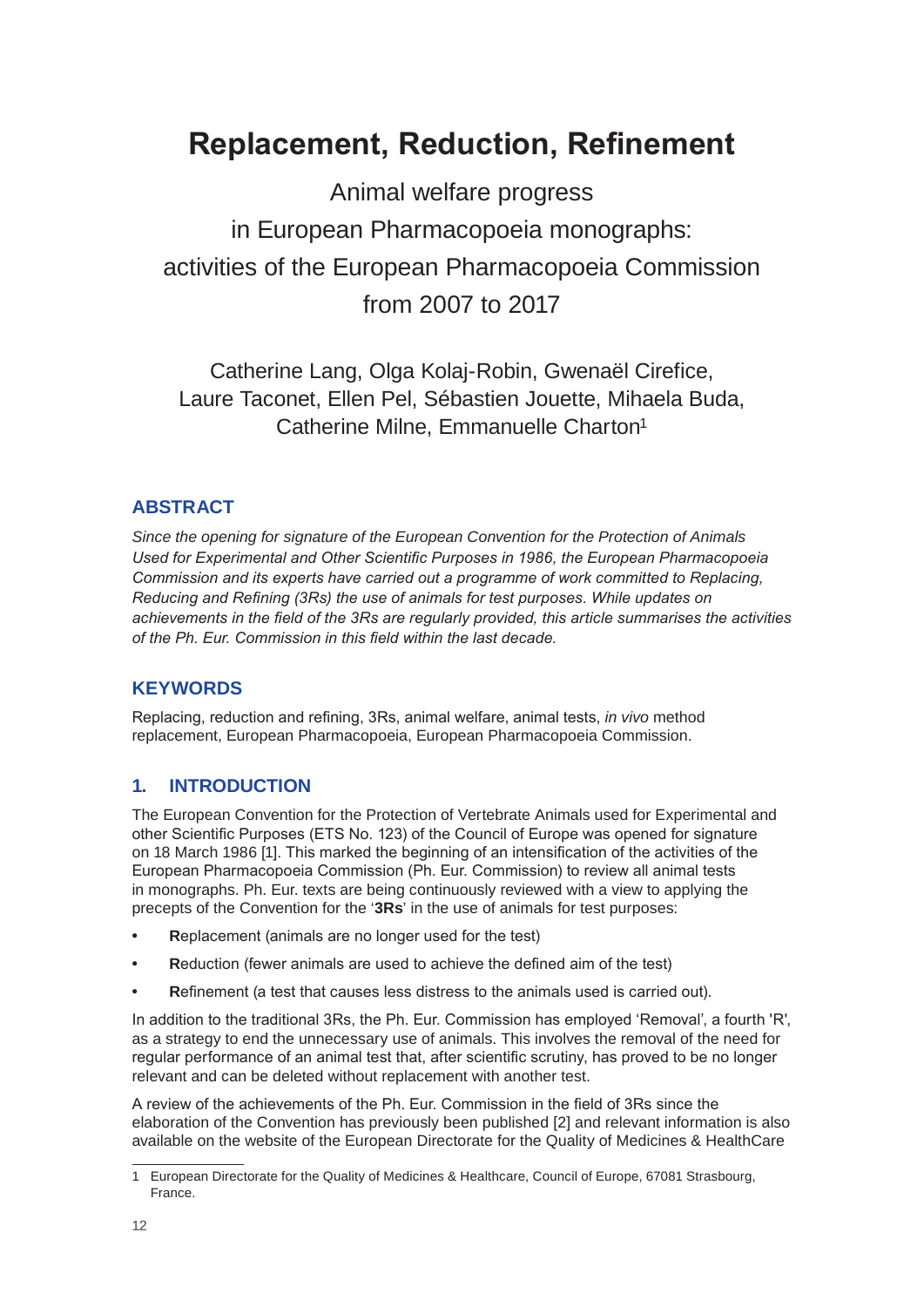(EDQM)2 and in other publications [[3](#page-13-2)]. This article provides further updates in this field. In addition to legal aspects related to the 3Rs (section [2](#page-1-0)), it describes the progress made within the last decade in Ph. Eur. texts and the challenges lying ahead (section [3](#page-1-1) and tables in the Appendix), and the tools utilised in the implementation of the 3R principles (sections [4-](#page-8-0)[6](#page-10-0)). It concludes with perspectives for the future (section [7](#page-11-0)).

#### <span id="page-1-0"></span>**2. DIRECTIVE 2010/63/EU**

Directive 2010/63/EU on the protection of animals used for scientific purposes [[4](#page-13-3)], which took full effect on 1 January 2013, replaced Directive 86/609/EEC adopted shortly after European Convention ETS No. 123 [[1](#page-13-0)]. It reinforced the 3R principles and introduced tools such as severity classification to estimate the levels of pain, suffering, distress and lasting harm that are inflicted on the animals. Most importantly, Article 13 (Choice of methods) of the directive has a significant impact for users of the Ph. Eur. as it includes the following statement:

Without prejudice to national legislation prohibiting certain types of methods, Member States shall ensure that a procedure is not carried out if another method or testing strategy for obtaining the result sought, not entailing the use of a live animal, is recognised under the legislation of the Union.

Application of the quality requirements of the Ph. Eur. is prescribed in EU legislation [[5](#page-13-4), [6](#page-13-5)] and thus can be considered as recognised in the context of Article 13. Further considerations on the potential impact of Directive 2010/63/EU on the implementation of the Ph. Eur. can be found in section 5.2.

#### <span id="page-1-1"></span>**3. ACHIEVEMENTS OVER THE LAST DECADE**

The Ph. Eur. Commission has taken a multi-layered approach to advance 3Rs improvements. This approach begins with the overarching principles, includes the assessment of strategies applicable across different sectors and is anchored in specific texts in individual monographs which directly reduce, replace, refine or remove the use of animals. The main achievements of the Ph. Eur. Commission in this field over the last decade are described below, while detailed information by class of product on specific texts is provided in the Appendix. Despite the many advances, numerous challenges remain and details of some of those encountered during the last decade are also discussed below.

#### **3.1. Overarching principles**

#### *3.1.1. Compliance via validated alternatives*

As stated in the General Notices (chapter 1) of the Ph. Eur., the methods described in Ph. Eur. monographs are reference methods, essential in case of dispute. Compliance is requested, but alternative methods may be used as long as they lead to the same pass/fail result. In other cases, a detailed validated procedure may be given as an example of a suitable method, meaning that other methods could be used instead without having to demonstrate their equivalence to the example method.

Moreover, the General Notices state that compliance with Ph. Eur. requirements does not imply that performance of all the tests in a monograph is necessary provided the product would comply if tested. In other words, through its General Notices, the Ph. Eur. already allows flexibility in the application of testing requirements.

#### *3.1.2. Consistency of production*

The Ph. Eur. also provides flexibility with respect to test performance in the *Demonstration of compliance with the Pharmacopoeia* section in the General Notices:

<sup>2</sup> [https://www.edqm.eu/en/alternatives-animal-testing.](https://www.edqm.eu/en/alternatives-animal-testing)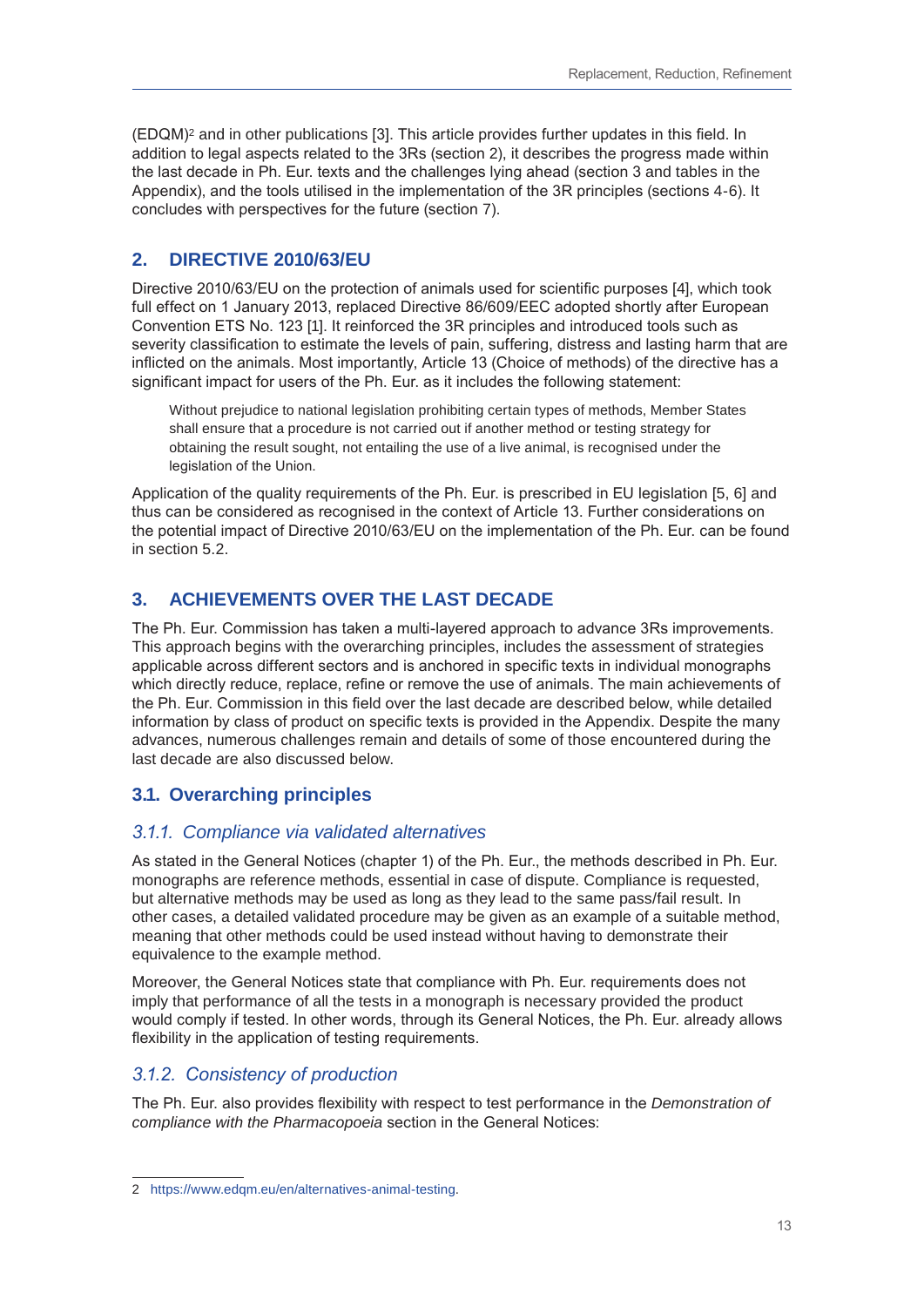Reduction of animal testing: the European Pharmacopoeia is dedicated to phasing out the use of animals for test purposes, in accordance with the 3Rs (Replacement, Reduction, Refinement) set out in the European Convention for the Protection of Vertebrate Animals used for Experimental and Other Scientific Purposes. In demonstrating compliance with the Pharmacopoeia as indicated above […], manufacturers may consider establishing additional systems to monitor consistency of production. With the agreement of the competent authority, the choice of tests performed to assess compliance with the Pharmacopoeia when animal tests are prescribed is established in such a way that animal usage is minimised as much as possible.

The concept of waiving tests as part of a strategy for monitoring consistency of production was added to the general monograph *Vaccines for veterinary use (0062)* as well as to three veterinary vaccine monographs, *Canine leptospirosis vaccine (inactivated) (0447)*, *Bovine leptospirosis vaccine (inactivated) (1939)* and *Infectious bovine rhinotracheitis vaccine (inactivated) (2674)* (9th Edition, January 2017). Omission of tests is therefore possible when consistency is demonstrated and in agreement with the competent authority. It is important to note that compliance with the tests described in Ph. Eur. monographs (during production or for the final lot) is usually not sufficient to ensure consistency of production: suitable additional tools such as statistical process control should also be used.

#### *3.1.3. Substitution of* in vivo *tests*

Pharmacopoeia monographs are public standards and are intended to provide quality requirements applicable to all products on the market. Application of the 3Rs to animal testing in existing monographs has been seen to require development of an alternative method applicable, without modification, to all existing products. For finished products, notably vaccines, this aim has rarely been achieved in a way that leads to direct application of the 3Rs. The existing products were developed at a time when the animal model was the standard method, despite the associated relatively high variability, and the products were necessarily developed in such a way as to comply with these models. Demonstration of equivalence of an alternative method to the animal model is not simply problematic, in many instances it may also be of limited relevance. This implies that a complete re-evaluation of the aims of the new test needs to be made to define the relevant aspects that must be validated.

With these difficulties in mind, and to facilitate the transition from *in vivo* to *in vitro* methods, the Ph. Eur. Commission developed a new general chapter on the *Substitution of* in vivo *method(s) by* in vitro *method(s) for the quality control of vaccines (5.2.14)* published in Supplement 9.3 (implementation date January 2018). This provides guidance on how to validate alternative *in vitro* methods in scenarios where a direct head-to-head comparison with an existing *in vivo* method is not possible. The general chapter envisages the possibility that the validity of an alternative *in vitro* method can be demonstrated without such a head-to-head comparison (concept of 'substitution') and discusses alternative approaches for *in vivo* method replacement. Specific recommendations on the substitution of *in vivo* potency and safety tests, together with examples, are provided. A cross-reference to Chapter *5.2.14* has been added to the general monographs *Vaccines for human use (0153)* and *Vaccines for veterinary use (0062)* to increase stakeholder awareness of this important text, which provides additional tools for the efforts to reduce animal testing and encourage the use of alternatives.

#### **3.2. Applicability across sectors**

#### *3.2.1. Abnormal toxicity*

The abnormal toxicity test (ATT) was originally developed in the early 1900s as a safety test intended to detect extraneous contaminants in biological products. The test is based on the injection of the product to be tested into mice/guinea pigs. The product passes the test if no animal shows any sign of illness, relevant body weight changes, or dies within a defined timeframe. The number of animals used in the ATT has been considerable (e.g. 5 mice and 2 guinea pigs are used for each vaccine batch to be tested), making the ATT one of the most controversial animal tests in the Ph. Eur., and therefore a priority target for replacement.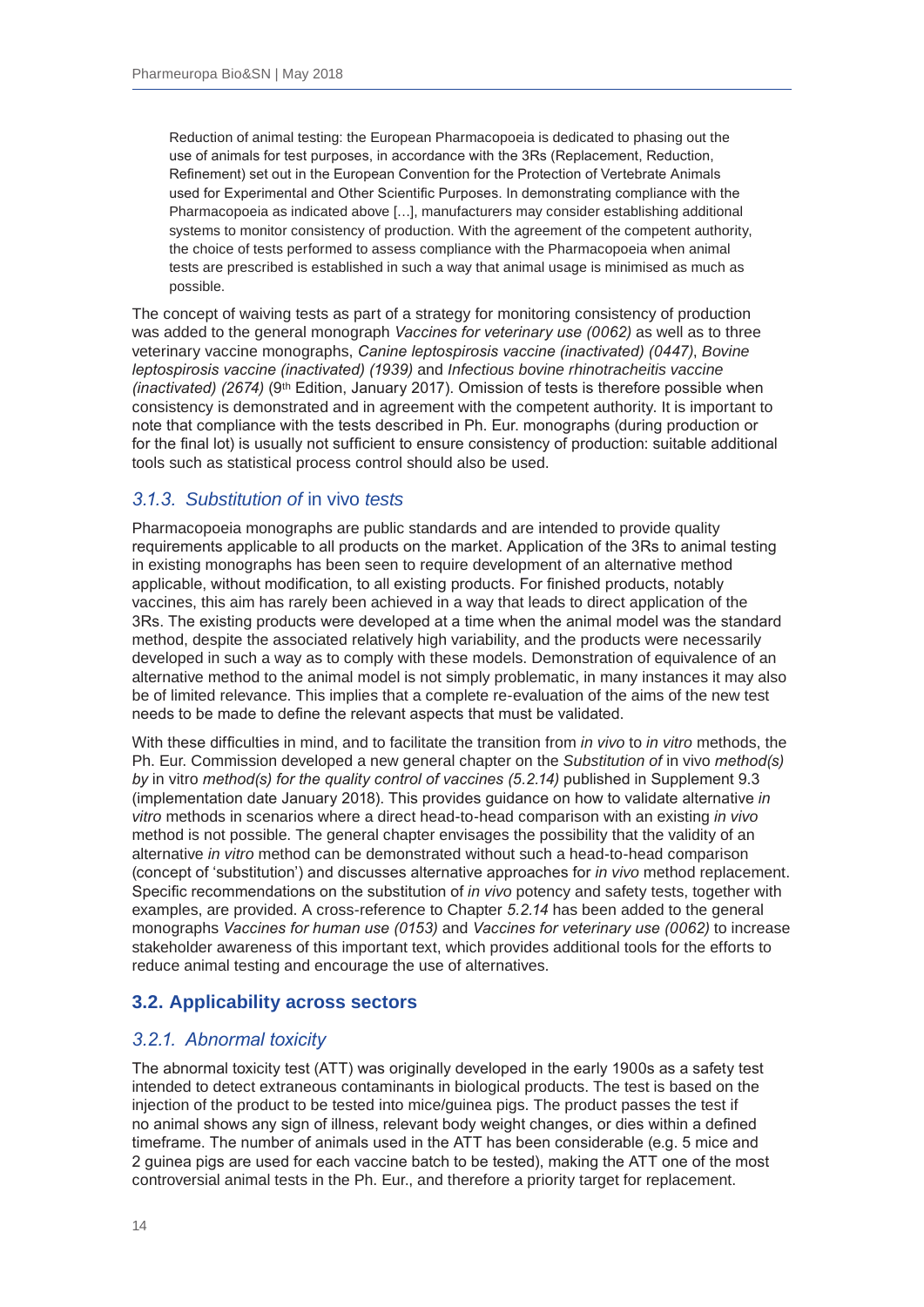After a review of historical batch data in 1999, references to the ATT were removed from the Tests section of over 80 monographs and replaced by a statement in the Production section, which prescribed that the manufacturing method be validated in such a way as to ensure that the product would comply with the test if it were performed. As a result of this exercise, the ATT was no longer required to be performed routinely on each batch (deletion of the test as a routine batch release test) and had to be performed during product development only.

The relevance of the ATT was reviewed in depth during a European Partnership for Alternative Approaches to Animal Testing (EPAA) International Workshop in September 2015 [[7\]](#page-13-6). The test was considered to be outdated and shown to be 'neither specific, reproducible, reliable nor suitable for the intended purpose'. Additionally, with modern manufacturing and stringent quality measures in place to control and detect contaminants, it has also become unnecessary. It was concluded that the ATT lacked scientific relevance and that its omission would not compromise the safety of biologicals.

Based on this detailed review, the Ph. Eur. Commission deleted the ATT from 49 Ph. Eur. monographs encompassing areas such as vaccines and immunosera for human use, biotherapeutics, allergens, antibiotics/antimycotics and plastic containers. Revised monographs omitting the ATT from the Production section will be included in Supplement 9.6 (January 2019) with simultaneous suppression from the Ph. Eur. of general chapter *Abnormal toxicity (2.6.9)*, as it will no longer be referred to in any monograph and will thus be obsolete. With the publication of Supplement 9.6, the complete suppression of the ATT from the Ph. Eur. will have been achieved.

#### *3.2.2. Rabbit pyrogen test (RPT)*

About 60 Ph. Eur. texts still refer to the pyrogen test (*Pyrogens 2.6.8*). Among these are monographs on vaccines for human use, blood products, antibiotics, solutions for dialysis or organ preservation, and general chapters on plastic containers for blood, syringes and sets for transfusion. The Ph. Eur. Commission is making every effort to proceed with the replacement of this widely used animal test. Typically, where possible, the pyrogen test has been replaced by the bacterial endotoxin test (BET). In a recent revision of the chapter *Guidelines for using the test for bacterial endotoxins (5.1.10)* (Supplement 8.8, July 2016), a recommendation has been introduced to perform a risk assessment when using the bacterial endotoxin test as a pyrogenicity test to confirm the absence of potential contamination by non-endotoxin pyrogens. The *Monocyte-activation test (2.6.30)* is a suitable method for ruling out the presence of nonendotoxin pyrogens in substances or products at release or during the production process (see section [3.2.3](#page-3-0)).

#### <span id="page-3-0"></span>*3.2.3. Monocyte activation tests (MAT)*

The monocyte activation test (MAT) is an *in vitro* test which can be used to replace the RPT after suitable validation has been performed. It is used to detect or quantify substances that activate human monocytes to release endogenous mediators such as pro-inflammatory cytokines (e.g. TNFα, IL-1β, IL-6). The monocyte source used in the test can be whole blood or peripheral blood mononuclear cells (PBMC) from a single or several donors after pooling, with or without cryopreservation storage. Moreover, monocytic continuous cell lines are also available for this test. The general chapter *Monocyte-activation test (2.6.30)* was introduced in Supplement 6.7 (April 2010) following a recommendation resulting from a European Centre for the Validation of Alternative Methods (ECVAM) Workshop [\[8](#page-13-7)]. While the MAT offers significant improvements in terms of 3Rs, it had been reported that the test had not been used as widely as expected for quality control purposes since its introduction in the Ph. Eur. As a result, the EDQM carried out a survey in 2013 with the intention of improving the technical content of the chapter, and a revised version of the chapter was published in Supplement 9.2 (July 2017). A key challenge that remains for the EDQM is to be able to provide a reference standard for a non-endotoxin pyrogenic substance. This is now being addressed via a joint project run by the World Health Organization (WHO) and the EDQM Biological Standardisation Programme (BSP) (BSP149) to establish a reference material suitable for this purpose.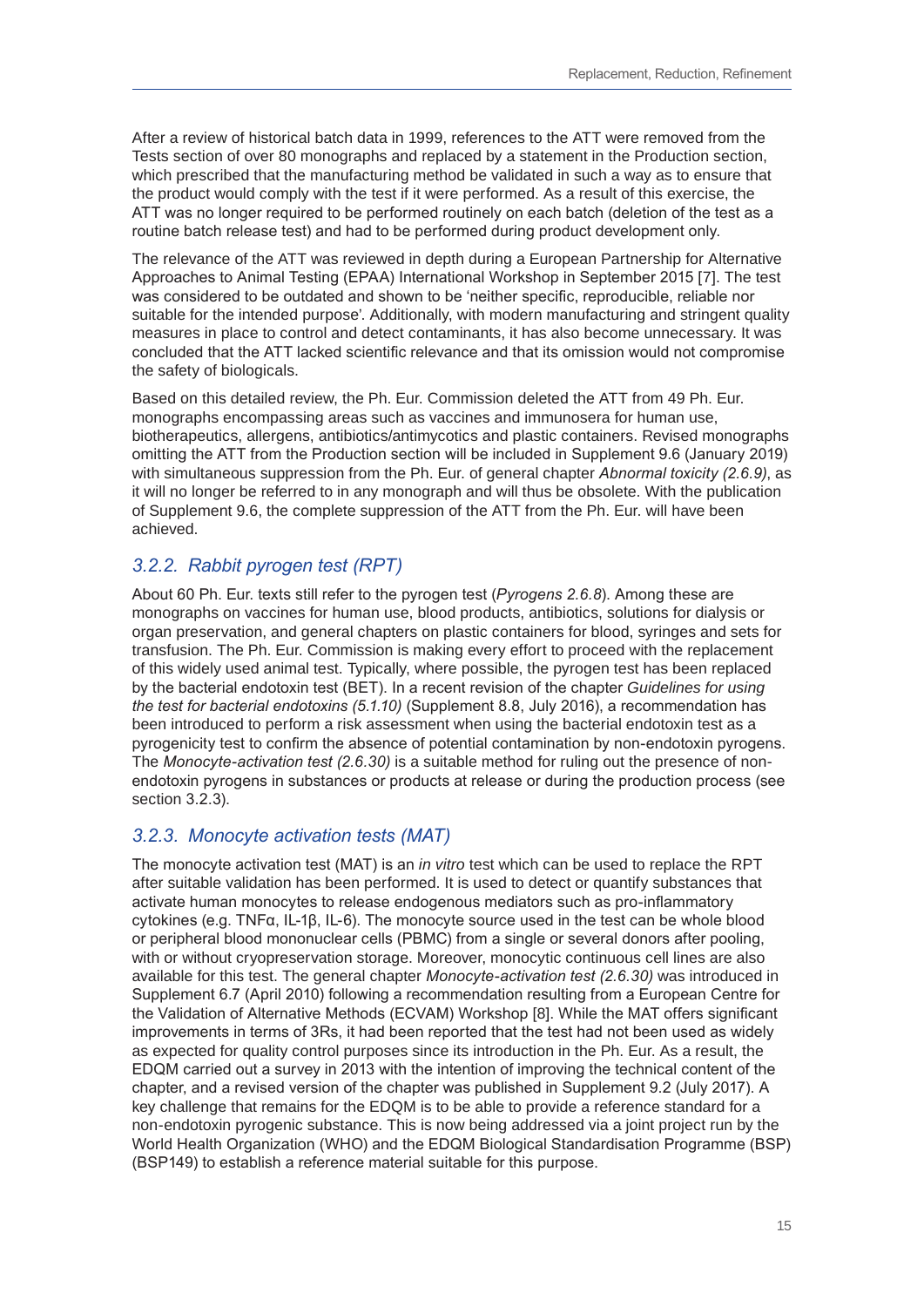The general chapter *Pyrogens* (*2.6.8)* was revised in Supplement 8.8 (July 2016) with the addition of a statement encouraging the replacement of the RPT with the MAT:

In accordance with the provisions of the European Convention for the Protection of Vertebrate Animals used for Experimental and Other Scientific Purposes, tests must be carried out in such a way as to use the minimum number of animals and to cause the least pain, suffering, distress or lasting harm. Wherever possible and after product-specific validation, the pyrogen test is replaced by the monocyte-activation test *(2.6.30)*.

Monographs and general chapters which refer to the pyrogen test typically do not refer to the MAT: the reference is made only once in general chapter *2.6.8*. Once a full validation package for the individual substance/preparation/material in question has been made available, replacement of the RPT with the MAT could be envisaged.

#### **3.3. Specific improvements to individual monographs/chapters**

Descriptions and details of each revision of Ph. Eur. texts can be found in the EDQM Knowledge Database under 'view history'.

#### <span id="page-4-0"></span>*3.3.1. Vaccines for veterinary use*

In the absence of a suitable *in vitro* alternative, a first approach to address the 3Rs when a method involving significant suffering or distress of animals (e.g. an LD50 assay) is prescribed in the Ph. Eur. has been to introduce 'humane' end-points. In this spirit, the Ph. Eur. monograph *Rabies vaccine (inactivated) for veterinary use (0451)* was revised in Supplement 6.1 (April 2008). The revision introduced a new section on alternative (i.e. non-lethal) end-points, describing early clinical signs of rabies infection that can be observed and used as an alternative end-point in the potency assay, together with a score chart. Analysts are expected to 'validate' the use of clinical signs as end-points (i.e. show that the use of such alternative end-points yields assay results equivalent to those obtained when a lethal end-point is used) by scoring a sufficient number of batches using both the clinical signs and lethal end-points. Since the test is carried out routinely for the release of vaccine batches, manufacturers have the opportunity to incorporate the alternative scoring without having to perform separate tests for validation.

As of Supplement 7.7 (April 2013), following the decision of the Ph. Eur. Commission, the Target Animal Batch Safety Test (TABST) was deleted from the Ph. Eur. This deletion of the TABST goes a step further than the option, available since 2004, of waiving the use of the TABST for established vaccines. This decision was based on a number of parameters, including poor sensitivity of the test, a very limited number of batches failing the test and observations of field safety issues with batches compliant with the TABST. Taking into account new developments (e.g. improvements in the manufacturing process of veterinary vaccines in recent decades and the introduction of new requirements regarding in-process testing and control of the starting materials), the risk/benefit ratio no longer supported retention of such a test for routine batch release and it was therefore decided to delete it (see [[9\]](#page-13-8) and [\[10](#page-13-9)] for more details). This change has already greatly reduced the number of animals used for the control of veterinary vaccines, while maintaining the level of safety.

Several recent 3Rs-related amendments in relation to veterinary vaccines were introduced at the same time (9th Edition, January 2017) (see Appendix, Table 1):

- manufacturers were encouraged to use modern *in vitro* methods, such as *Nucleic acid amplification techniques (2.6.21)*, instead of the test for antibody induction in animals to identify inactivated vaccines. According to the general monograph *Vaccines for veterinary use* (*0062*), for inactivated vaccines, the identification test may be combined with the potency test to reduce the number of animals used;
- thanks to the elaboration of a new chapter *Healthy chicken flocks for the production of inactivated vaccines for veterinary use (5.2.13),* which sets quality requirements that provide guarantees with regard to contamination by extraneous agents, together with appropriate validation of the inactivation process (done once in the lifetime of the vaccine),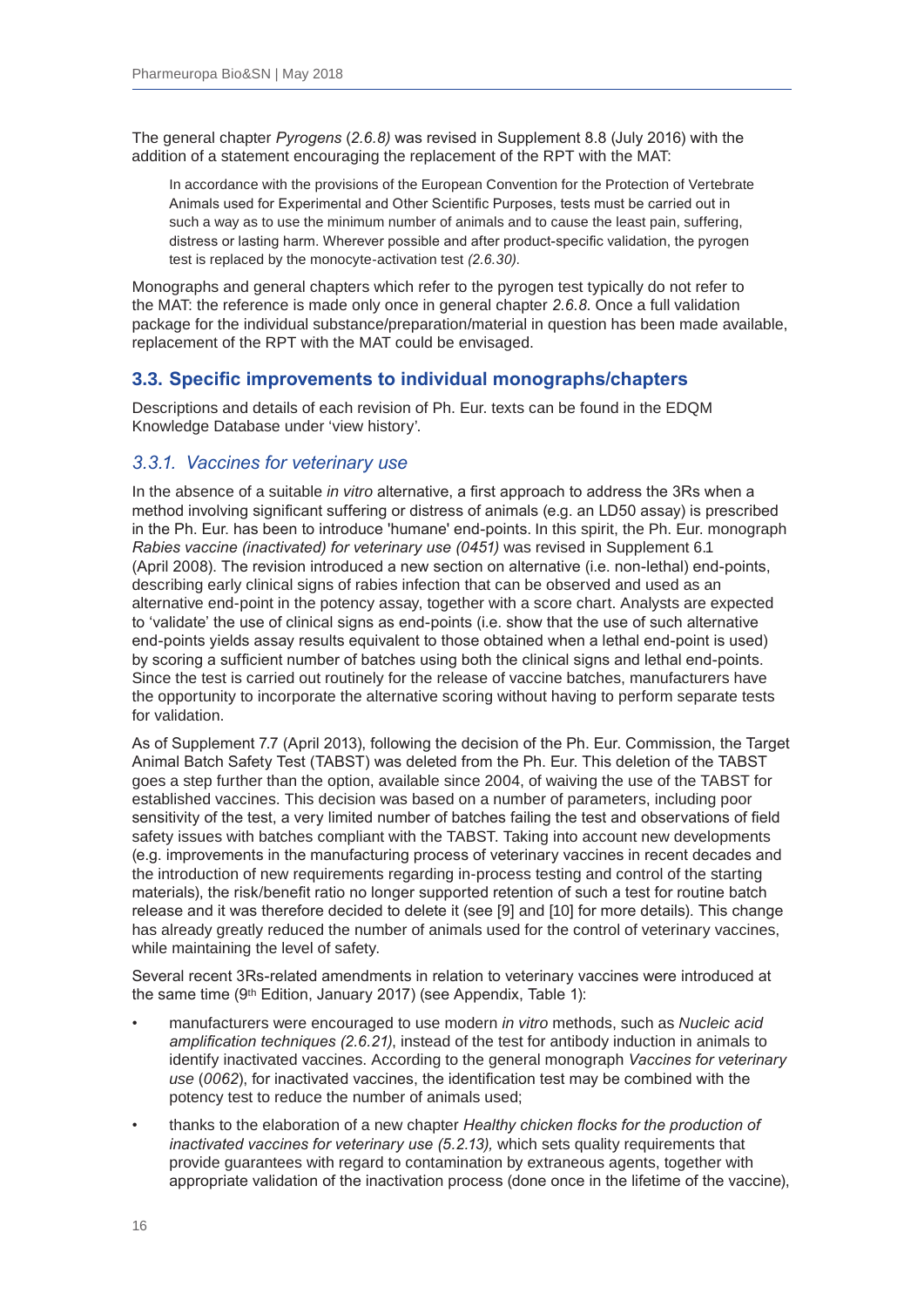it was possible to omit the test for specified extraneous agents performed on the final product. The introduction of a reference to chapter *5.2.13* containing requirements for healthy flocks rendered the test for specified extraneous agents previously performed on each final product obsolete, and allowed the deletion of the specified extraneous agents test (using either 10 chickens or 2 pigs) for 6 veterinary vaccine monographs (*0870*, *0959*, *0960*, *0963*, *1202* and *1392*);

- an *in vitro* batch potency test for Leptospira vaccines was introduced;
- a serological assay for rabies vaccines was introduced following the completion of BSP105 ([[11\]](#page-13-10); see also section [4](#page-8-0)).

Some improvements were also made when the regulatory requirements were reviewed, such as updating the *Infectious chicken anaemia vaccine (live) (2038*) monograph immunogenicity test to replace solitary housing of laying hens and young chickens with social housing in stable groups, which is less stressful for the animals.

Where, in spite of all the efforts made by the Ph. Eur. Commission to promote animal welfare, animal tests still subsist in routine testing, 'door openers' may have been included in Ph. Eur. texts. These indicate that alternative methods can replace the animal test and are to be seen as encouragement for manufacturers to develop their own alternative method. A reference to the type of alternative method may be given as an example. To illustrate this, see the example of *Canine leptospirosis vaccine (inactivated) (0447)* (Ph. Eur. 9th Edition, January 2017) for which a single, universal alternative method could not be developed due to the complexity of the vaccines, but which nevertheless includes as first option a suitably validated *in vitro* batch potency test able to determine the content of one or more antigenic components which are indicators of protection and which are specific for that serovar. This does not preclude manufacturers from developing other types of more appropriate alternative methods (for example, where new techniques are available).

#### <span id="page-5-0"></span>*3.3.2. Vaccines for human use*

The Ph. Eur. monograph on *Rabies vaccine for human use prepared in cell cultures (0216)* was revised in Supplement 6.1 (April 2008). In the same way as for the monograph *Rabies vaccine (inactivated) for veterinary use (0451)*, and to foster the use of humane end-points in the potency assay, the revision introduced a new section describing early clinical signs of rabies infection that can be observed and used as an alternative end-point, together with a score-chart (see section [3.3.1](#page-4-0) for further details). A new general chapter on *Residual pertussis toxin and irreversibility of pertussis toxoid (2.6.33)* was included in Supplement 7.8 (July 2013). It introduced a standard protocol for the Histamine Sensitisation Test in mice (HIST), based on the outcome of a collaborative BSP study (BSP076), with the intention of facilitating the standardisation of the method and therefore reducing the unnecessary use of animals [\[12](#page-13-11)]. Based on the results of a more recent collaborative study (BSP114) completed in 2015 [\[13](#page-13-12)], the introduction of an *in vitro* Chinese Hamster Ovary (CHO) cell-clustering assay for the determination of residual pertussis toxin as a replacement for the animal HIST is under discussion. The removal of the test for irreversibility of pertussis toxoid has also been proposed.

*In vitro* methods have, in a number of cases, been introduced as an alternative to or replacement for *in vivo* testing. One example was the introduction in the general chapter *Assay of hepatitis A vaccine (2.7.14)* of a validated ELISA method for determination of the antigen content [\[14](#page-13-13)] as an alternative to the serology assay in mice, a change included in Supplement 8.5 (July 2015). Various strategies have also been used to promote both the reduction and refinement of *in vivo* assays, for example through the introduction of serology assays as an alternative to lethal challenge methods for diphtheria, tetanus, acellular pertussis and rabies vaccines; after sufficient experience is gained, these may be used as a simplified model (e.g. a single-dilution model), leading to a reduction in the number of animals needed [\[15](#page-13-14)[-17](#page-14-0)].

More recently the Ph. Eur. Commission's attention turned to the current requirements for extraneous agent testing. The aim was to rationalise these requirements without in any way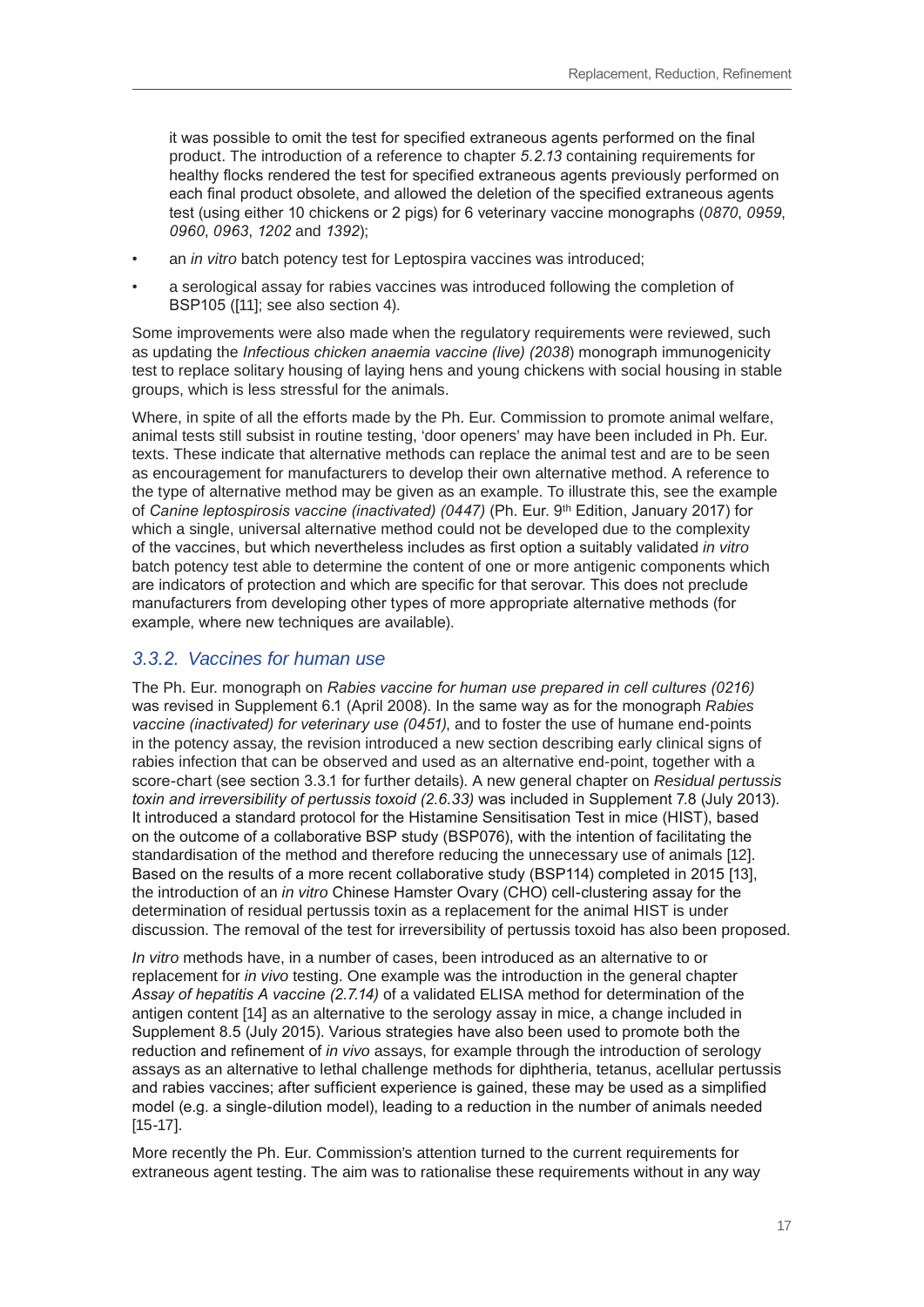compromising safety. As part of this initiative, the general chapters *Tests for extraneous agents in viral vaccines for human use (2.6.16)* and *Cell substrates for the production of vaccines for human use (5.2.3)* were revised in Supplement 9.3 (January 2018). The revised general chapter *2.6.16* recommends that the testing strategy for extraneous agents should be established based on a risk assessment and the list of tests must be adapted depending on the extraneous agents that have the potential to contaminate the product. Molecular biology methods may be considered for the detection of specific viruses and/or for the broad detection of viruses. As part of the revisions of both general chapters, the tests in adult mice and guinea pigs were deleted as they were considered redundant due to the presence of other tests providing risk mitigation. In addition, the tests in suckling mice and control eggs are now to be used only if a risk assessment indicates that the tests can provide risk mitigation.

#### *3.3.3. Blood products*

A systematic review of animal tests prescribed in monographs for medicinal products derived from human blood and human plasma (hereinafter called 'plasma-derived products') has been undertaken with a view to introducing, wherever possible, provision for the use of an *in vitro* method. This work has been driven by consultations with stakeholders; it is based on the outcome of the EDQM internal workshop on the *in vitro* pyrogen test (2005) and of a survey conducted by the EDQM in 2005 to gather data on the application of different test methods for the replacement of the RPT for plasma-derived products. Notably, data demonstrating equivalency of test methods has enabled the revision of 15 monographs to allow a validated *in vitro* test, such as the bacterial endotoxin test, to be used as an alternative to the RPT (see Appendix, [Table](#page-23-0) 3). Typical wording in monographs is as follows:

*Pyrogens (2.6.8)* or *Bacterial endotoxins (2.6.14)*. It complies with the test for pyrogens or, preferably and where justified and authorised, with a validated *in vitro* test such as the bacterial endotoxin test.

In addition, the European Medicines Agency (EMA) has revised its *Guideline on plasma-derived medicinal products* [\[18\]](#page-14-1), by introducing a cross-reference to the *Guideline on the replacement of rabbit pyrogen testing by an alternative test for plasma-derived medicinal products* [\[19\]](#page-14-2). The revised monographs together with the EMA guideline constitute a powerful combination of tools that will help users to implement a replacement for the RPT.

As a result of the Ph. Eur. Commission's efforts, the majority of Ph. Eur. monographs on plasma-derived products currently promote the use of non-animal alternatives. The Ph. Eur. is continuing to examine whether alternatives to the RPT are available for the remaining monographs, and to complete the 3Rs-driven revision process.

#### *3.3.4. Biological and biotechnological substances*

A number of actions had already been undertaken to replace and reduce the use of animal testing in the field of biological and biotechnological products [[20-](#page-14-3)[25](#page-14-4)]. The RPT has been replaced by the bacterial endotoxin test in all but one monograph (see section [7.4](#page-12-0)), while the ATT was recently deleted from four monographs (see Appendix). Finally, substitution of the assay on isolated rat adrenal cells with a liquid chromatography (LC) method in the *Tetracosactide (0644)* monograph in Supplement 6.3 (January 2009) concluded the replacement of *in vivo* bioassays in monographs for synthetic peptides.

#### **3.4. Challenges**

The Ph. Eur. Commission is committed to including validated 3Rs methods in specific monographs wherever possible. In order to include such texts in a monograph, however, there are certain prerequisites, based on scientific principles and the applicability of the method to all or most products on the EU market, which must be met. According to the general principles noted above, the absence of a description of an alternative test in the Ph. Eur. does not preclude the possibility to use suitably validated 3Rs alternative methods developed for individual products provided they are approved by the licensing authority (see EMA Guideline on the principles of regulatory acceptance of 3Rs testing approaches [[26](#page-14-5)]).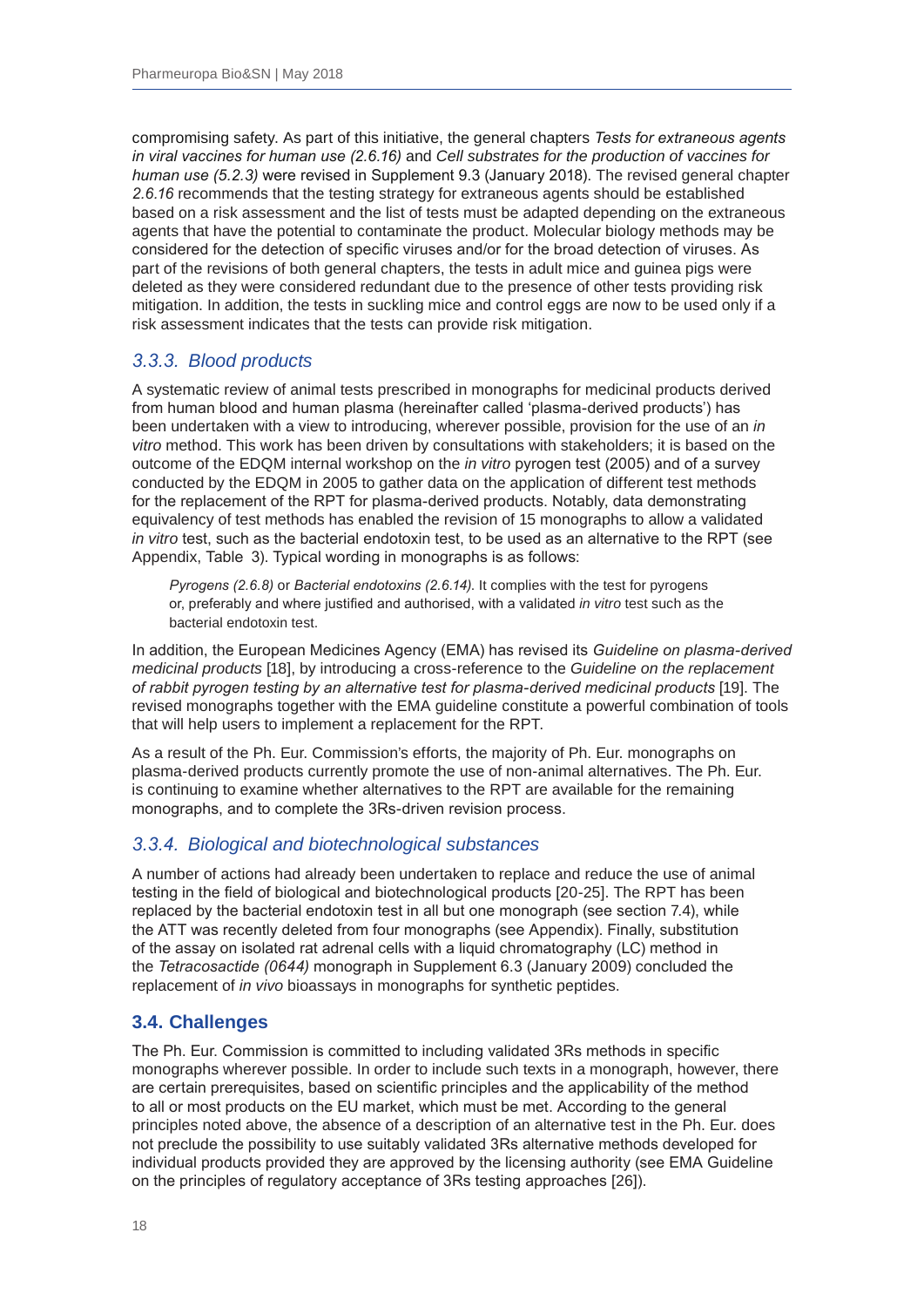Some of the efforts already invested to replace the *in vivo* test in the Ph. Eur. monographs that still contain an animal-based potency assay are described below.

#### <span id="page-7-0"></span>*3.4.1. Erythropoietin*

The *Erythropoietin concentrated solution (1316)* monograph comprises two potency assays carried out in polycythaemic (method A) and in normocythaemic mice (method B). Several attempts to implement the 3Rs principles in this monograph and to replace these *in vivo* assays have been made in the past.

As the biological activity of erythropoietin *in vivo* is known to critically depend on the level of terminal sialyation of the carbohydrate chains, and is therefore quantitatively related to the isoform distribution, the initial step towards the replacement of the animal test in the monograph was to improve the isoform distribution test. Consequently, a collaborative study was carried out to assess a capillary zone electrophoresis (CZE) method for this purpose [[27\]](#page-14-6). Although the CZE method replaced the isoelectric focusing (IEF) test in the 4th Edition of the Ph. Eur. (implementation date January 2002), its introduction did not justify the deletion of the *in vivo* bioassays.

Subsequently, following a proposal from ECVAM's Scientific Advisory Committee, the inclusion of an *in vitro* activity test in addition to the two *in vivo* assays was proposed [\[28](#page-14-7)]. The comparative data gathered over the years was expected to facilitate the eventual replacement of the bioassays in the future. However, further to comments received during the public enquiry phase, this proposal was abandoned as it was considered that more knowledge and experience of *in vitro* assays had to be gathered first.

During the subsequent revision of the monograph another recommendation from ECVAM to delete assay method A leaving method B as the only assay for erythropoietin was carefully considered. The sacrifice of a considerable number of animals that would result from a compulsory revalidation of method B by users currently employing method A was judged unacceptable and unnecessary. Therefore, the Assay section has been maintained with two *in vivo* bioassays until the introduction of an *in vitro* assay replacing them can be executed.

In addition to these activities, the European erythropoietin manufacturers had been contacted on a number of occasions, including two surveys performed in 2005 and 2009, for their assistance in replacing the animal assay. Significant data using available validated *in vitro*  methods was gathered during the establishment of the most recent batch of Erythropoietin BRP [\[29\]](#page-14-8) and its analysis is ongoing. In the meantime, in order to avoid overconsumption and frequent replacement of Erythropoietin BRP, which is calibrated in International Units in a bioassay that requires the use of animals, a separate reference standard, Erythropoietin for physico-chemical tests CRS, was established to be used in CZE, polyacrylamide gel electrophoresis and immunoblotting and in peptide mapping identification tests [[30](#page-14-9)].

#### *3.4.2. Follitropin monographs*

The *Follitropin (2285)* and *Follitropin concentrated solution (2286)* monographs were published in the 8<sup>th</sup> Edition of the Ph. Eur. Despite the efforts invested during the drafting phase, no suitable alternative to the *in vivo* potency test could be found. Hence, the monographs in question contain an *in vivo* assay in which the follicle-stimulating activity of follitropin is estimated in rats.

An assessment of IEF and CZE as possible replacements to the follitropin *in vivo* potency assay had been performed in an international collaborative study co-ordinated by ECVAM [[31](#page-14-10)]. However, no correlation with the International Unit could be found and the methods could not be applied to all follitropin products available in Europe.

An authorised IEF-based method developed by a manufacturer as part of a well-controlled process had also been considered as a potential *in vitro* alternative. However, as it was based on a proprietary analysis tool, it could not constitute a Ph. Eur. method.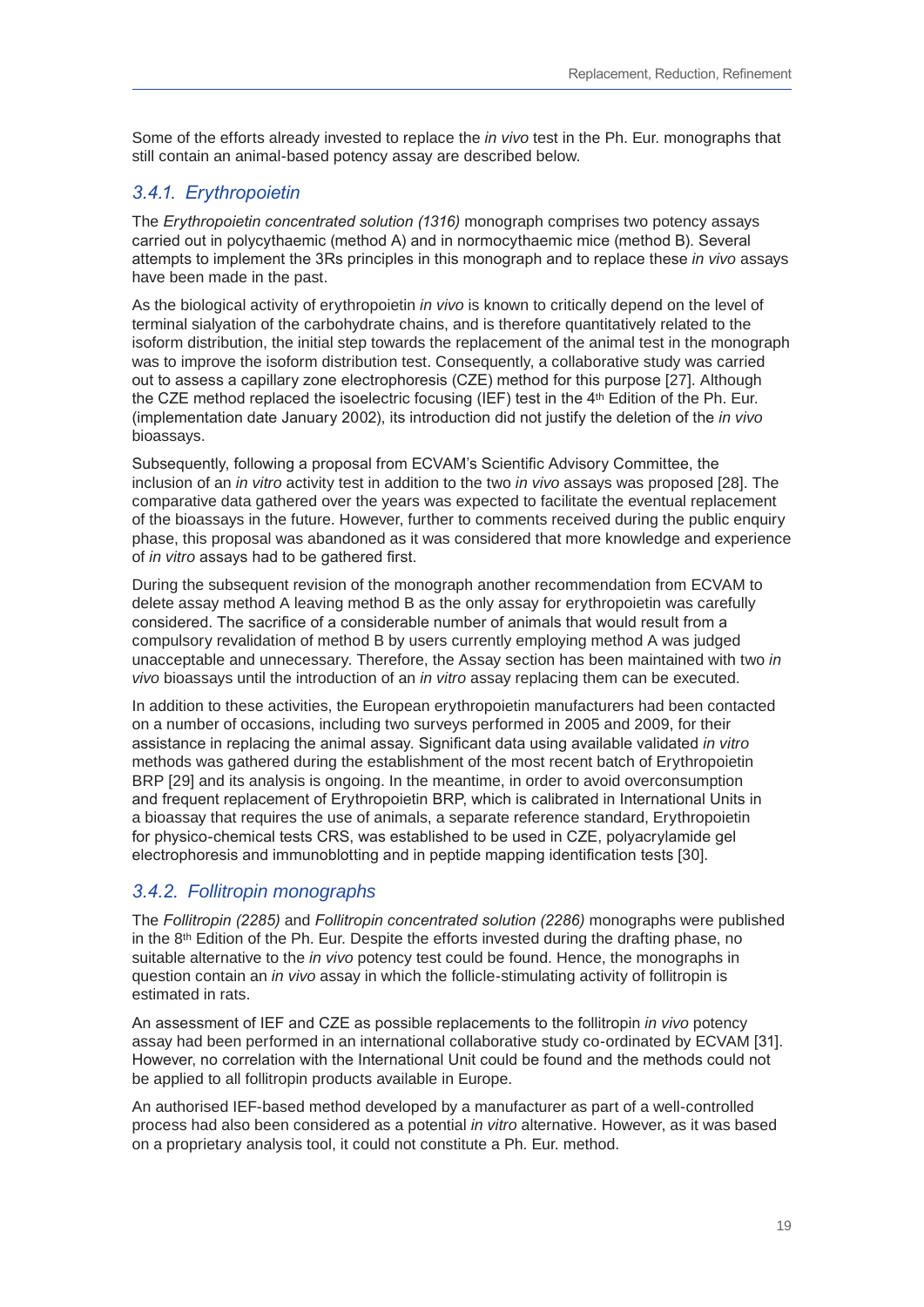#### *3.4.3. Radiopharmaceuticals*

Many monographs for radiopharmaceutical preparations were elaborated in the 1970s and 1980s. Animal tests, mainly physiological distribution tests, were included to ensure the desired distribution of the radiopharmaceutical preparation in the body. Physico-chemical tests have evolved with time and are often able to control the composition of the radiopharmaceutical preparation; they can thus be used to replace these physiological distribution tests. However, as with other groups of pharmaceuticals, the demonstration of equivalence of potential alternative techniques to the animal tests would require the sacrifice of many animals.

All monographs on radiopharmaceutical preparations that contained a test involving animals were carefully reviewed. For some, for example radiolabelled colloids, it was considered that current physico-chemical methods alone could not provide adequate quality control and the physiological distribution test could not be replaced or deleted. In other cases the preparations concerned were old products of rather minor economic importance and manufacturers would not invest resources to develop and validate methods to replace the animal test. Academia was not interested either, since research was focused on new products. In the cases of *Technetium (99mTc) medronate injection (0641)* and *Technetium (99mTc) etifenin injection (0585)* it proved possible to replace the animal test with a combination of physico-chemical tests.

The revised general monograph *Radiopharmaceutical preparations (0125)* (Ph. Eur. 7.5, July 2012) clearly outlines that 'tests involving animals should be avoided wherever possible'. New monographs on radiopharmaceutical preparations do not contain animal tests.

#### <span id="page-8-0"></span>**4. BIOLOGICAL STANDARDISATION PROGRAMME OF THE EDQM**

The application of the 3Rs principles in the Ph. Eur. has been greatly facilitated by the Biological Standardisation Programme (BSP) of the EDQM [[3](#page-13-2)]. Since its establishment in 1991, this programme has provided the means to carry out studies to develop and validate methods promoting the application of the 3Rs that are subsequently incorporated into the monographs and chapters of the Ph. Eur. The BSP is co-financed by the EU and the Council of Europe.

The BSP establishes Ph. Eur. working standards (mostly biological reference preparations (BRPs)) and fosters method development in the field of biologicals for human and veterinary use with a focus on method validation for 3Rs purposes. It is overseen by a Steering Committee made up of the chairs of the Ph. Eur. groups of experts involved and the chairs of the European Medicines Agency's Biologics Working Party and Immunologicals Working Party, co-opted experts on specific subject areas, a representative from the EU Commission and the EMA, the Director of the EDQM and an observer from WHO. This Steering Committee takes decisions on the programme of activities and at critical stages of individual projects. The goal is to introduce the validated methods and standards into Ph. Eur. monographs. BSP projects take methods that have undergone proof of concept development and validation in a local context (e.g. by an individual Official Medicines Control Laboratory (OMCL)) or through other projects (e.g. those run by EURL-ECVAM, EPAA, VAC2VAC), and where necessary complete the validation package before using large-scale collaborative studies to demonstrate their general suitability in a wider context [[32](#page-14-11)]. To date 22 projects have been initiated in the interest of 3Rs method development.

A number of projects have been completed in the last 10 years. These include validation of 2 *in vitro* assays to completely replace the use of animals in potency testing of human tetanus immunoglobulins [[34](#page-15-0)-[35](#page-15-1)] and an *in vitro* alternative assay for Hepatitis A vaccine potency [\[14](#page-13-13)]. A project to standardise a CHO cell-clustering assay for residual pertussis toxin in acellular pertussis vaccines [[13](#page-13-12)] was completed and, together with a decision by the relevant Ph. Eur. group of experts based on pertinent data, has resulted in a proposal for complete removal of the HIST in mice from general chapter *Residual pertussis toxin and irreversibility of pertussis toxoid* (*2.6.33)*. Other completed projects include a serological assay for acellular pertussis vaccines in guinea pigs which can be combined with serological assays for diphtheria and tetanus components in combined vaccines [\[15](#page-13-14)[-17](#page-14-0)], as well as a serological assay for the potency of rabies vaccine (inactivated) for veterinary use [\[11\]](#page-13-10). There are several ongoing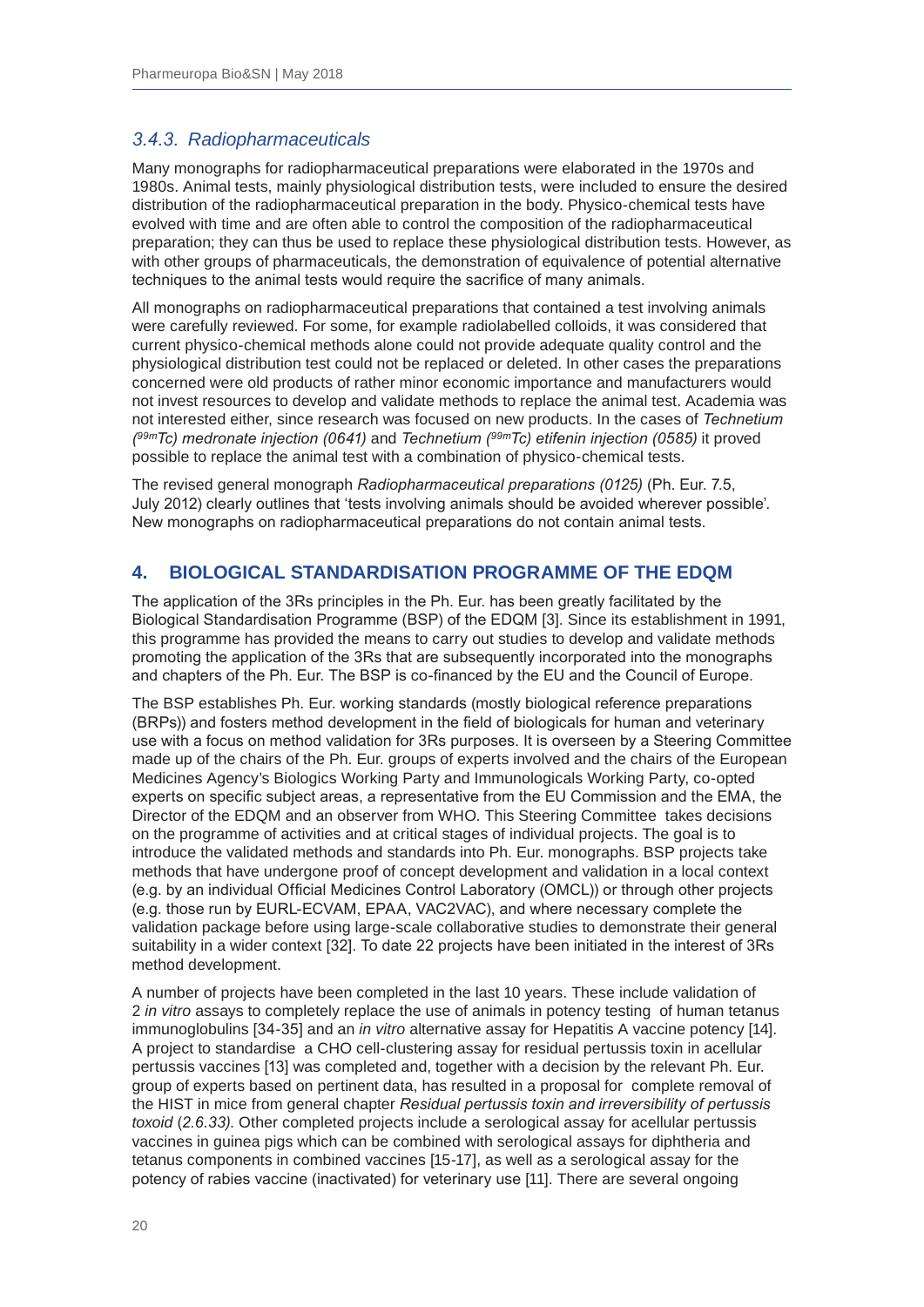projects at different stages of completion, such as validation of an *in vitro* assay (BINACLE: *in vitro* binding and cleavage assay) for the detection of tetanus toxin activity in human and veterinary vaccines for tetanus (BSP136), *in vitro* assays for consistency testing of diphtheria and tetanus antigen content/potency in human vaccines (BSP113), an *in vitro* assay for potency of erythropoietin as a follow up to BSP120, the study to establish Erythropoietin BRP batch 4 [[29](#page-14-8)], a serological potency test for whole-cell pertussis vaccines (BSP104), and in collaboration with the EPAA, the validation of an *in vitro* ELISA assay for antigen content/potency of human rabies vaccines (BSP148) and an *in vitro* replacement for the minimum lethal dose (MLD) and the total combining power (TCP) assays for Clostridium septicum vaccine (BSP130).

The BSP remains open to new proposals within the scope of its activity and encourages all stakeholders to make relevant contributions for consideration.

BSP achievements in the field of the 3Rs are also reported on the EDQM website.<sup>3</sup>

#### **5. EDQM CONFERENCES**

Over the years, the EDQM has been eager to facilitate the implementation of 3Rs projects by organising international conferences bringing together experts in the field from regulatory authorities, pharmacopoeias, industry and academia as evidenced by the examples below.

# **5.1. EDQM International Symposium: Alternatives to Animal Testing – New Approaches in the Development and Control of Biologicals, 23-24 April 2008, Dubrovnik, Croatia**

Participants acknowledged that considerable progress had been made in setting non-animal requirements, especially in Europe, but that implementation and regulatory acceptance of 3Rs methods were still key elements that needed further work, in particular for routine application in the control of biologicals. Better transparency and dissemination of existing and future scientific work and achievements should be promoted by publication in appropriate journals and the use of other platforms. It was recognised that Europe had taken a leading role in addressing the challenges and was encouraged to continue to promote new ideas and their application. However, the need for international harmonisation was strongly expressed and supported. Representatives from all the European and international institutions present indicated their willingness to investigate means to improve the situation.

# **5.2. EDQM International Symposium: Alternatives to Animal Testing, 8-9 September 2011, Strasbourg, France**

The aim of the symposium was to share information and experiences of the advances that had been made in this field with regard to the EDQM's BSP and the Ph. Eur. Particular attention was given to the successful completion of a number of EDQM collaborative studies for the validation of 3Rs methods in the fields of human and veterinary vaccines and human blood-derived products, as well as to the Ph. Eur. Commission's efforts to replace the RPT. Aimed at facilitating the practical implementation of the new methods, the symposium provided the opportunity for an in-depth discussion of the new methods and also to prepare for the implementation of Directive 2010/63/EU. The symposium was followed by a thorough evaluation of the impact of the Directive. It was concluded that whenever the Ph. Eur. offered the possibility to carry out either an *in vivo* test or an *in vitro* alternative, the use of the *in vitro* alternative would become obligatory in the EU. Ph. Eur. texts that continued to describe animal methods were found to be compatible with the provisions of the Directive.

#### **5.3. EDQM Workshop on Alternatives to the Leptospirosis Batch Potency Test, 26-27 January 2012, Strasbourg, France**

As part of the efforts of the Ph. Eur. Commission to replace *in vivo* with *in vitro* methods, and in a bid to develop alternatives to the batch potency test for leptospirosis vaccines, a workshop

<sup>3</sup> <https://www.edqm.eu/en/BSP-programme-for-3Rs-1534.html>.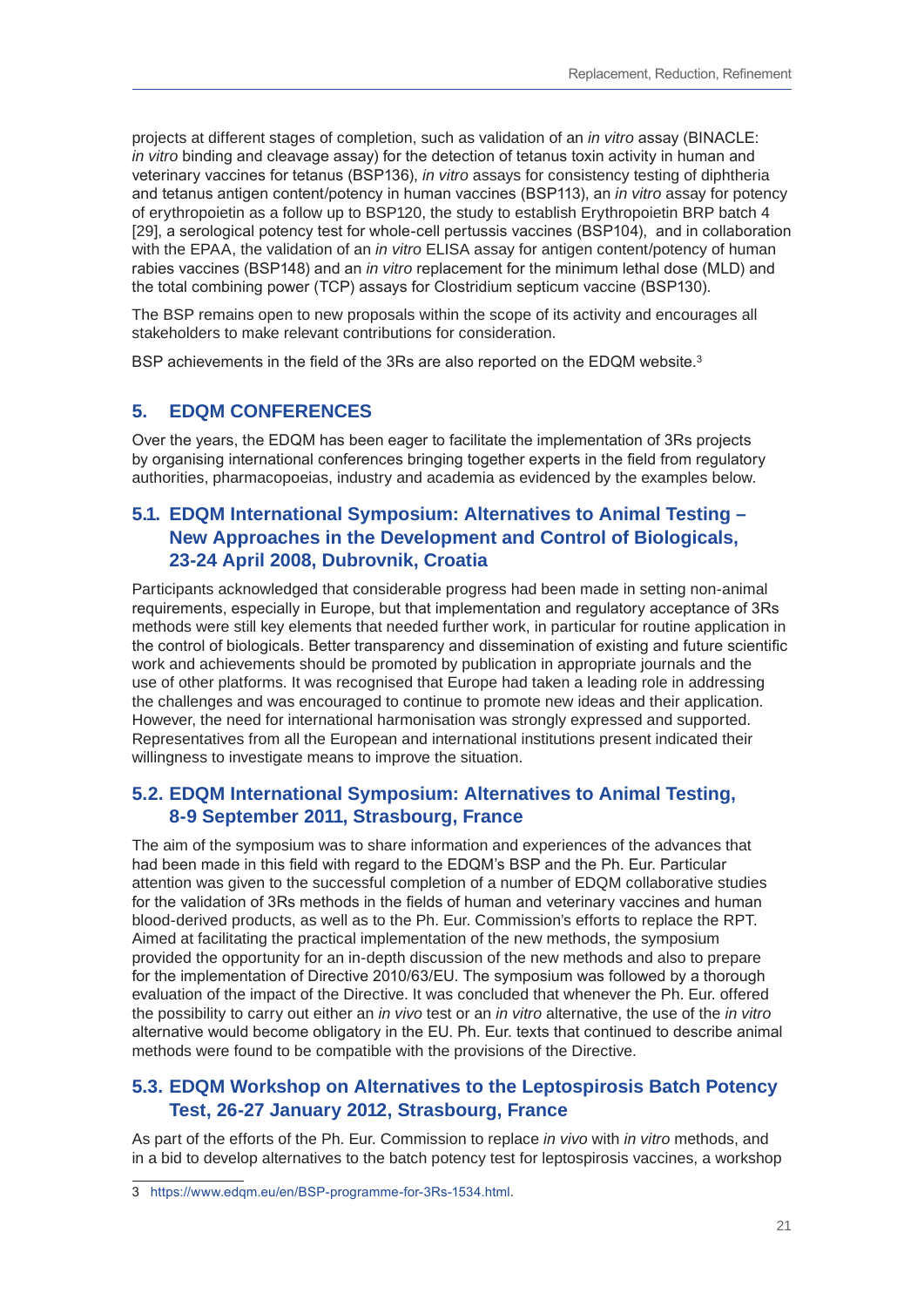targeted at leptospirosis vaccine manufacturers discussed (current and future) alternative methods to the hamster potency test for leptospirosis vaccines, with a view to defining a clear strategy for its replacement. The workshop provided the opportunity for an in-depth discussion of alternative methods and their practical implementation. Participants agreed that a single, universal alternative method could not be developed, due to the complexity of the vaccines (relevance of specific antigens as protective agents, number of serotypes, number of serovars, combinations, presence/absence of adjuvants). However, during the workshop it was shown that an alternative method had already been successfully implemented in Europe, approved by a competent authority, with a further example from the US. These methods use lipopolysaccharide (LPS)-based antigen quantification by ELISA. There was unanimous agreement among the participants present that moving towards complete *in vitro* testing for leptospirosis vaccines is possible and should be promoted.

Further to the EDQM workshop, monographs *Bovine leptospirosis vaccine (inactivated) (1939)* and *Canine leptospirosis vaccine (inactivated) (0447)* were revised for the 9th Edition to introduce the possibility of using alternative methods to the method using guinea-pigs (e.g. LPS-based antigen quantification), thereby contributing to animal welfare (3Rs). Manufacturers are encouraged to develop alternative *in vitro* methods to the animal test for batch release (first option of choice) using appropriate tools such as the monitoring of production consistency and appropriate antigen quantification.

### **5.4. EDQM International Symposium: The Challenges of Quality Requirements for Fish Vaccines, 10-11 May 2016, Oslo, Norway**

The symposium was aimed at discussing the current requirements with a focus on alternative methods, already in use or under development, to replace the challenge batch potency test. The audience discussed the possibility of introducing humane end-points in Ph. Eur. monographs for fish vaccines, and to revise the four monographs already published [*Furunculosis vaccine (inactivated, oil-adjuvanted, injectable) for salmonids (1521), Cold-water vibriosis vaccine (inactivated) for salmonids (1580), Vibriosis vaccine (inactivated) for salmonids (1581), Yersiniosis vaccine (inactivated) for salmonids (1950)*]. The potential need for new Ph. Eur. monographs, such as a general monograph dedicated to vaccines intended for fish and individual monographs for fish vaccines, for example for the Mediterranean region or for other fish diseases, was also discussed.

Further to the EDQM International Symposium, fish vaccine monographs *1521*, *1580*, *1581* and *1950* were revised for Supplement 9.2 (July 2017) to clarify that alternative methods are not limited to serological methods.

# <span id="page-10-0"></span>**6. PARTNERSHIP WITH REGULATORY AUTHORITIES AND OTHER ORGANISATIONS**

Regulatory authorities and OMCLs from the 38 countries signatory to the Convention on the Elaboration of a European Pharmacopoeia as well as observers are key players in the 3Rs achievements. The Ph. Eur. works closely with them and relies on their expertise and motivation to effect important changes. In addition, the EDQM regularly exchanges information with the EMA through its relevant working parties. Particularly relevant for 3Rs, the EDQM participates as an observer to the Joint Committee for Medicinal Products for Veterinary Use/ Committee for Medicinal Products for Human Use Working Group on the Application of the 3Rs in Regulatory Testing of Medicinal Products [\(EMA Working Group on the Application of the 3Rs](http://www.ema.europa.eu/ema/index.jsp%3Fcurl%3Dpages/contacts/CVMP/people_listing_000094.jsp%26mid%3DWC0b01ac05803a9d6d)  [in Regulatory Testing of Medicinal Products – J3RsWG\)](http://www.ema.europa.eu/ema/index.jsp%3Fcurl%3Dpages/contacts/CVMP/people_listing_000094.jsp%26mid%3DWC0b01ac05803a9d6d), an Expert Group created in 2010 by the EMA to provide 3Rs advice on scientific/technical matters related to regulatory testing of medicinal products for human and veterinary use.

Through this group, the EMA has published a position on the application of the 3Rs in the testing of medicines, and issued *Recommendations for marketing-authorisation holders on their need to comply with 3Rs methods in the European Pharmacopoeia* [[33\]](#page-14-12). Specific recommendations in line with monograph/chapter revisions have also been established for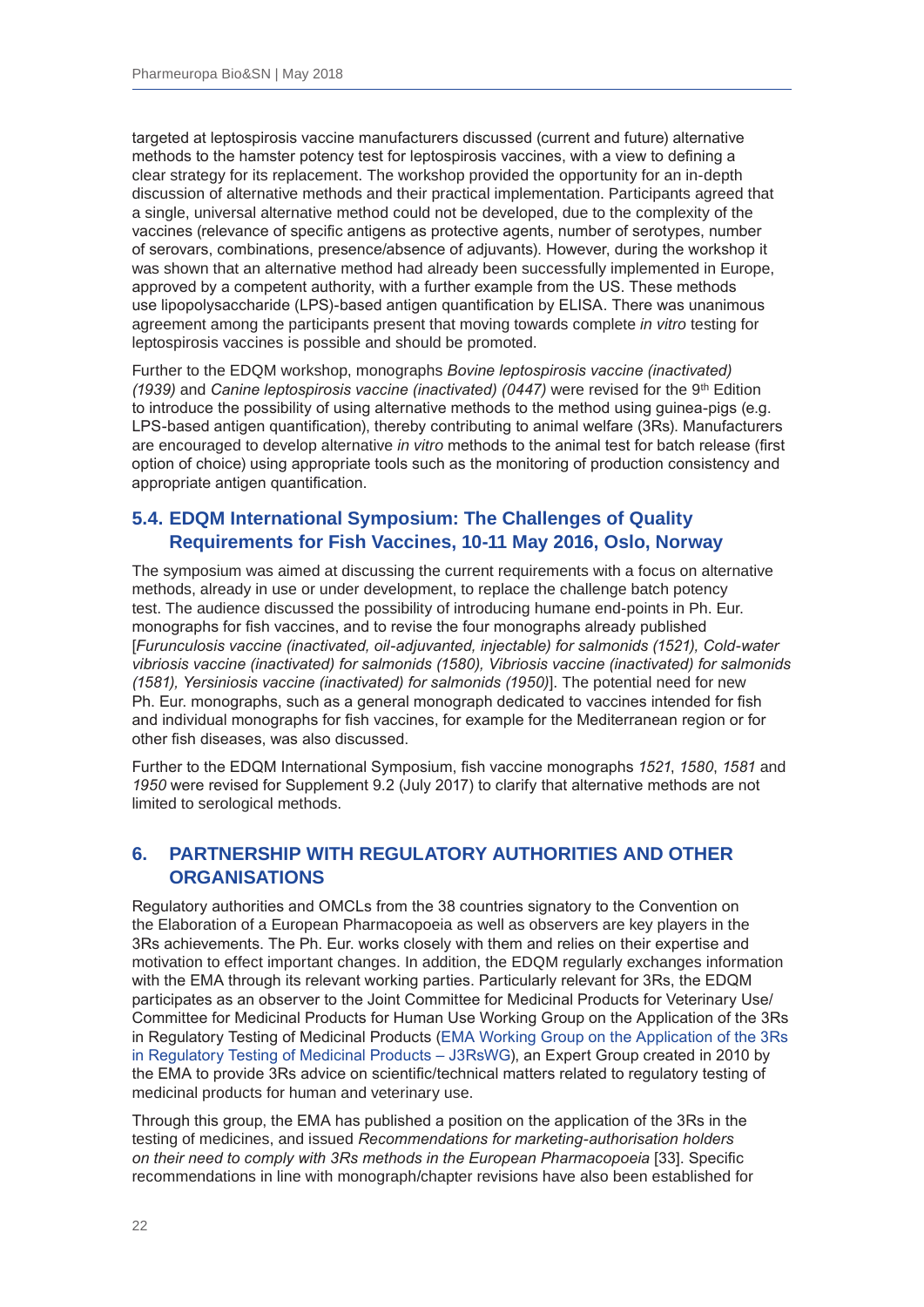hepatitis A vaccine [[36](#page-15-2)], revisions related to extraneous agents testing and cell substrates for vaccines for human use [[37](#page-15-3)], and a series of recommendations on monographs for veterinary vaccines [[38](#page-15-4), 40] reinforcing the need to apply the 3Rs concept of the Ph. Eur. in a timely manner. This co-operation is an important element in ensuring awareness and implementation of the various 3Rs advances. In addition the EDQM has contributed actively to the activities of the EPAA and interacts with EURL-ECVAM on different topics of common concern.

# <span id="page-11-0"></span>**7. FUTURE PERSPECTIVES**

Although significant progress in the field of 3Rs has been achieved over the last 10 years, the Ph. Eur. Commission is aware of the work still to be done and is committed to further incorporating the 3Rs principles in pharmacopoeial texts. Some of the areas identified as a focus for the future are outlined below.

#### **7.1. Vaccines for veterinary use**

For veterinary vaccines, further work is ongoing/will be undertaken with a view to replacing as many animal tests as possible, for example:

- Revision of the extraneous agents testing approach to reinforce risk assessment and to be open to any suitable method, including *in vitro* methods; application of the consistency approach to manufacturing, including an overall risk management strategy for starting material and final product testing.
- Deletion of the remaining tests for specified extraneous agents (monographs 0744, 0965, 1953, 1954 and 1943) in light of the new approach for extraneous agents testing described above.
- Revision of the Identification sections for all live vaccine monographs to open to any suitable method. Currently identification is performed with an immunostaining/neutralisation test in cultures (cells or SPF eggs for avian vaccines) using a monospecific antiserum/ monoclonal antibodies. A similar exercise had already been performed for all monographs on inactivated vaccines (see section 3.3.1) and is included in the 9th Edition of the Ph. Eur. Moreover, in several recently drafted or revised monographs on inactivated vaccines, reference to the antibody induction test has been removed, thereby allowing the use of any suitable method.
- Revision of the monograph *Clostridium septicum vaccine for veterinary use (0364)* upon finalisation of the BSP study (BSP130) for the replacement of MLD and TCP tests. This exercise may also have an impact on other monographs for toxoids from cytotoxic clostridial toxins (e.g. 0362, 0363).
- Promotion of a move towards *in vitro* methods for the potency testing of fish vaccines.
- The relevance of the test for 'irreversibility of toxoid' described in monograph *Tetanus vaccine for veterinary use (0697)* is under assessment (see section [7.2](#page-11-1)).

#### <span id="page-11-1"></span>**7.2. Vaccines for human use**

The potency assays for established human vaccines (e.g. diphtheria and tetanus vaccines) were initially based on lethal challenge methods and were refined over time with the introduction of serology assays and options for single-dilution assays. However, further work is required to achieve complete replacement of these *in vivo* methods by *in vitro* methods and avoid the use of animals for the determination of potency. For rabies vaccines, a lethal challenge method is still described in the monograph as the reference method for potency determination, despite previous initiatives to encourage the use of refined methods based on non-lethal end-points (see [3.3.2](#page-5-0)). Efforts to validate a suitable *in vitro* assay will be followed closely (see section [4](#page-8-0)).

The specific toxicity tests applied to vaccines such as tetanus and acellular pertussis vaccines continue to use animals. In this regard, a proposal to remove the test for irreversibility of pertussis toxoid and replace the HIST with a CHO cell-clustering assay in the test for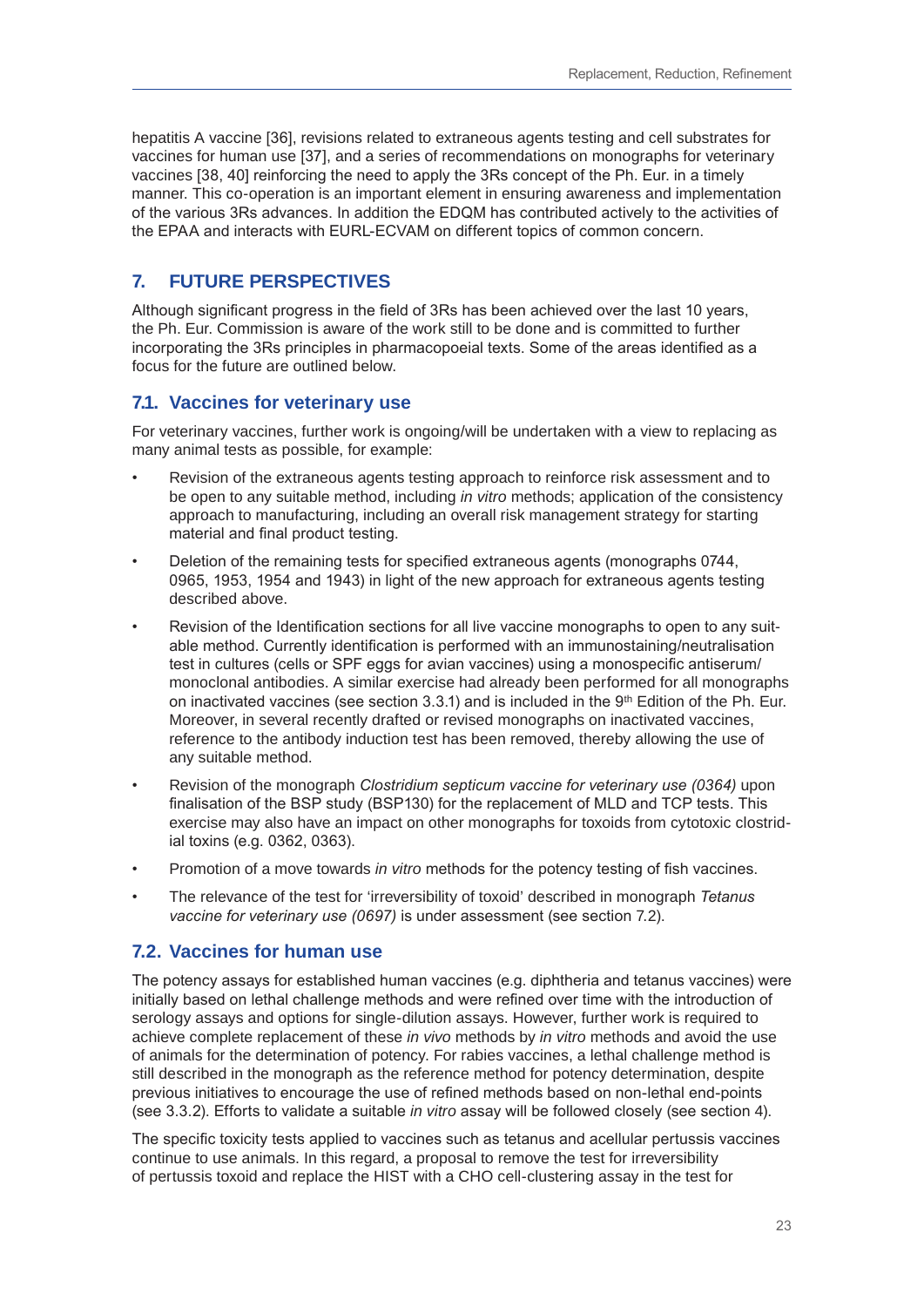residual pertussis toxin is being examined (see section [3.3.2\)](#page-5-0). Likewise, the relevance of the test for irreversibility of the tetanus toxoid applied to tetanus vaccines for both human and veterinary use is being questioned and will be further assessed. An endopeptidase assay for determination of tetanus toxin activity (BINACLE) has been developed and is being tested in a collaborative study (BSP136).

Several other BSP projects are under way to advance the development of *in vitro* alternatives to animal methods used for vaccine quality control. These include, but are not limited to, the validation of an antigen content assay for consistency evaluation of diphtheria and tetanus toxoids (BSP113) and the validation of an ELISA potency assay for determination of the potency of human rabies vaccines (BSP148).

# **7.3. Biological and biotechnological substances**

Although a number of attempts have already been made to minimise animal testing and replace the *in vivo* bioassay in the *Erythropoietin concentrated solution (1316)* monograph (see section [3.4.1\)](#page-7-0), introducing an *in vitro* assay alternative has proved difficult to date. One of the reasons is the variable ratios of *in vivo* to *in vitro* bioactivity of erythropoietin from different sources. Moreover, it has not yet been demonstrated that any of the existing cell-based *in vitro* bioassays could be universally applied. Finally, the International Unit of erythropoietin bioactivity, defined by the WHO International Standard, has been established on the basis of and is traceable to the *in vivo* bioassay procedures, further complicating the task of replacement of the *in vivo* assay. Nevertheless, the substantial data on assaying the potency of erythropoietin using both *in vivo* and available *in vitro* assays gathered during recent years constitute a basis for a new discussion.

Similarly, the replacement of the *in vivo* potency assay in follitropin monographs remains a priority. Users are kindly invited to submit any suggestions regarding potential alternative approaches on this topic to the EDQM.

#### <span id="page-12-0"></span>**7.4. Test for pyrogens (2.6.8)**

In total, 59 Ph. Eur. monographs still refer to the RPT (*2.6.8*). Of those, 2 monographs covering blood products continue to prescribe an RPT as the sole method to test for pyrogens. Similarly, 3 monographs pertaining to containers for pharmaceutical use and 8 antibiotics monographs still refer to an RPT only, while the efforts to remove it from the last RPT-containing monograph on biological and biotechnological substances *(Urokinase 0695)* are ongoing. In the field of human vaccines, 8 monographs continue to only prescribe an RPT, whereas other human vaccine monographs limit the use of this test to the validation of the manufacturing process and whenever revalidation is necessary, through a statement in the Production section.

A review of the need to perform this test will be made and the possibility of replacing it with a specific requirement in the monograph for an appropriate *in vitro* test (e.g. BET or MAT) is envisaged.

#### **8. CONCLUDING REMARKS**

As previously [\[2](#page-13-1)], the achievements of the Ph. Eur. Commission in the field of animal welfare in the last decade were significant and have had an impact on several hundreds of Ph. Eur. texts. The animal tests that remain in the Ph. Eur., after more than three decades of the European Convention for the Protection of Vertebrate Animals used for Experimental and other Scientific Purposes (ETS No. 123) of the Council of Europe, are those that are the most difficult to eliminate. The efforts developed to replace, reduce and refine the use of animals in the Ph. Eur. will therefore have to be intensified as the EDQM continues to encourage and support studies that lead to progress in animal welfare. In order to benefit fully from the current achievements, continued collaboration between the EDQM, regulatory authorities and manufacturers is needed to facilitate implementation. The EDQM will also continue to engage and exchange information with partners outside Europe to foster, as far as possible, common approaches and the acceptance of 3Rs advances on a global level.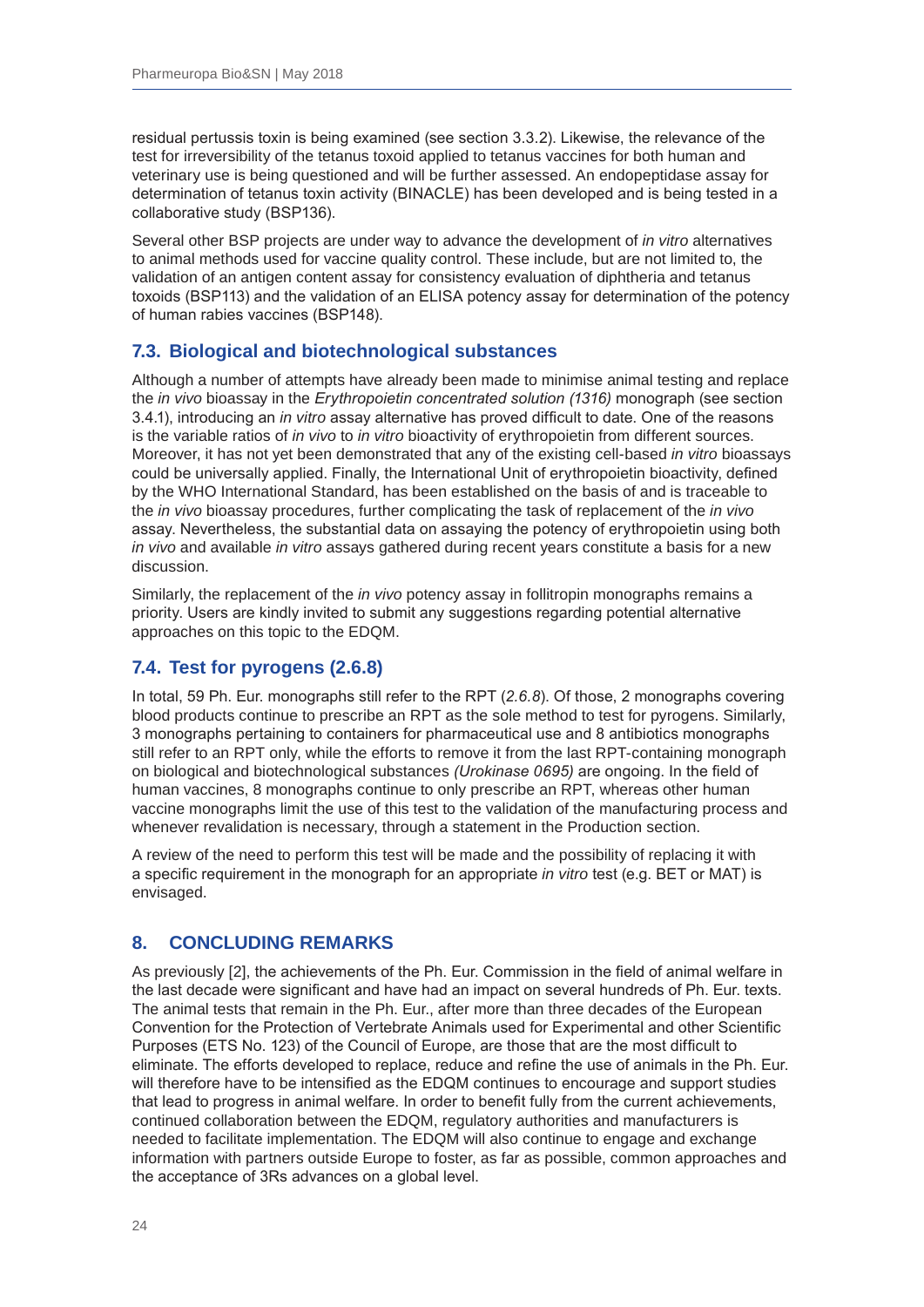#### **9. REFERENCES**

- <span id="page-13-0"></span>1. Council of Europe. European Convention for the Protection of Vertebrate Animals used for Experimental and Other Scientific Purposes, ETS No. 123; Strasbourg, France 18 March 1986.
- <span id="page-13-1"></span>2. Castle P. Replacement, Reduction, Refinement (3Rs), Animal welfare progress in European Pharmacopoeia monographs. *Pharmeuropa* 2007; 19 (3): 430-441.
- <span id="page-13-2"></span>3. Milne C, Buchheit KH. EDQM's activities in the field of quality control of vaccines. Proceedings of the 8th World Congress on Alternatives and Animal Use in the Life Sciences; 2011, Montreal, Canada 2011: 1/12: 65-69.
- <span id="page-13-3"></span>4. Directive 2010/63/EC of the European Parliament and of the Council of 22 September 2010 on the Protection of Animals used for Scientific Purposes. *Official Journal of the European Union* L 276 2010 Oct 20: 33-79.
- <span id="page-13-4"></span>5. Directive 2001/83/EC of the European Parliament and of the Council of 6 November 2001 on the Community code relating to medicinal products for human use. *Official Journal of the European Union* L 311, 2001 Nov 28.
- <span id="page-13-5"></span>6. Directive 2001/82/EC of the European Parliament and of the Council of 6 November 2001 on the Community code relating to veterinary medicinal products. *Official Journal of the European Union* L 311, 2001 Nov 28.
- <span id="page-13-6"></span>7. Schutte K, Szczepanska A, Halder M *et al.* Modern science for better quality control of medicinal products, Towards global harmonization of 3Rs in biologicals: The report of an EPAA workshop. *Biologicals* 2017 (48): 55-65.
- <span id="page-13-7"></span>8. Hartung T, Aaberge I, Berthold S *et al.* Novel pyrogen tests based on the human fever reaction. The report and recommendations of ECVAM Workshop 43. *ATLA*; 2001 (29): 99-123.
- <span id="page-13-8"></span>9. Vaccines for veterinary use (Supplement 7.7) – Harmonisation with VICH Guidelines 41 and 44 and deletion of the TABST, adopted at the 142nd Session of the European Pharmacopoeia Commission; Pharmeuropa; Useful information; September 2012 (revised February 2013) [available from: [http://pharmeuropa.edqm.eu/home/menupage/English/](http://pharmeuropa.edqm.eu/home/menupage/English/Useful%2520Information/Vaccinesforveterinaryuse_E.pdf) [Useful%20Information/Vaccinesforveterinaryuse\\_E.pdf](http://pharmeuropa.edqm.eu/home/menupage/English/Useful%2520Information/Vaccinesforveterinaryuse_E.pdf), accessed 2018, Feb 12].
- <span id="page-13-9"></span>10. Technical Guide for elaboration and use of monographs for vaccines and Immunological Veterinary Products [available from: [https://www.edqm.eu/sites/default/files/](https://www.edqm.eu/sites/default/files/technicalguide-monographs-vaccines-immunological-veterinary-medicinal-products-2016.pdf) [technicalguide-monographs-vaccines-immunological-veterinary-medicinal-products-2016.](https://www.edqm.eu/sites/default/files/technicalguide-monographs-vaccines-immunological-veterinary-medicinal-products-2016.pdf) [pdf,](https://www.edqm.eu/sites/default/files/technicalguide-monographs-vaccines-immunological-veterinary-medicinal-products-2016.pdf) accessed 2018, Feb 12].
- <span id="page-13-10"></span>11. Krämer B, Bruckner L, Daas A *et al.* Collaborative study for validation of a serological potency assay for rabies vaccine (inactivated) for veterinary use. Pharmeur Bio Sci Notes 2010 (2): 37-55.
- <span id="page-13-11"></span>12. Xing D, Maes A, Behr-Gross ME *et al.* Collaborative study for the standardisation of the histamine sensitizing test in mice and the CHO cell-based assay for the residual toxicity testing of acellular pertussis vaccines. *Pharmeur Bio Sci Notes* 2010 (1): 51-64.
- <span id="page-13-12"></span>13. Isbrucker R, Daas A, Wagner L *et al.* Transferability study of CHO cell clustering assays for monitoring of pertussis toxin activity in acellular pertussis vaccines, *Pharmeur Bio Sci Notes* 2016: 97-114.
- <span id="page-13-13"></span>14. Morgeaux S, Variot P, Daas A *et al.* Validation of a new ELISA method for *in vitro* potency testing of hepatitis A vaccines, *Pharmeur Bio Sci Notes* 2013: 64-92.
- <span id="page-13-14"></span>15. Winsnes R, Sesardic D, Daas A *et al.* Collaborative study on a guinea pig serological method for the Assay of Acellular Pertussis vaccines, *Pharmeur Bio* 2009 (1): 19-32.
- 16. Winsnes R, Sesardic D, Daas A *et al.* Collaborative Study for the Validation of Serological Methods for Potency Testing of Diphtheria Toxoid Vaccines – Part 2, *Pharmeur Bio* 2006 (1): 73-88.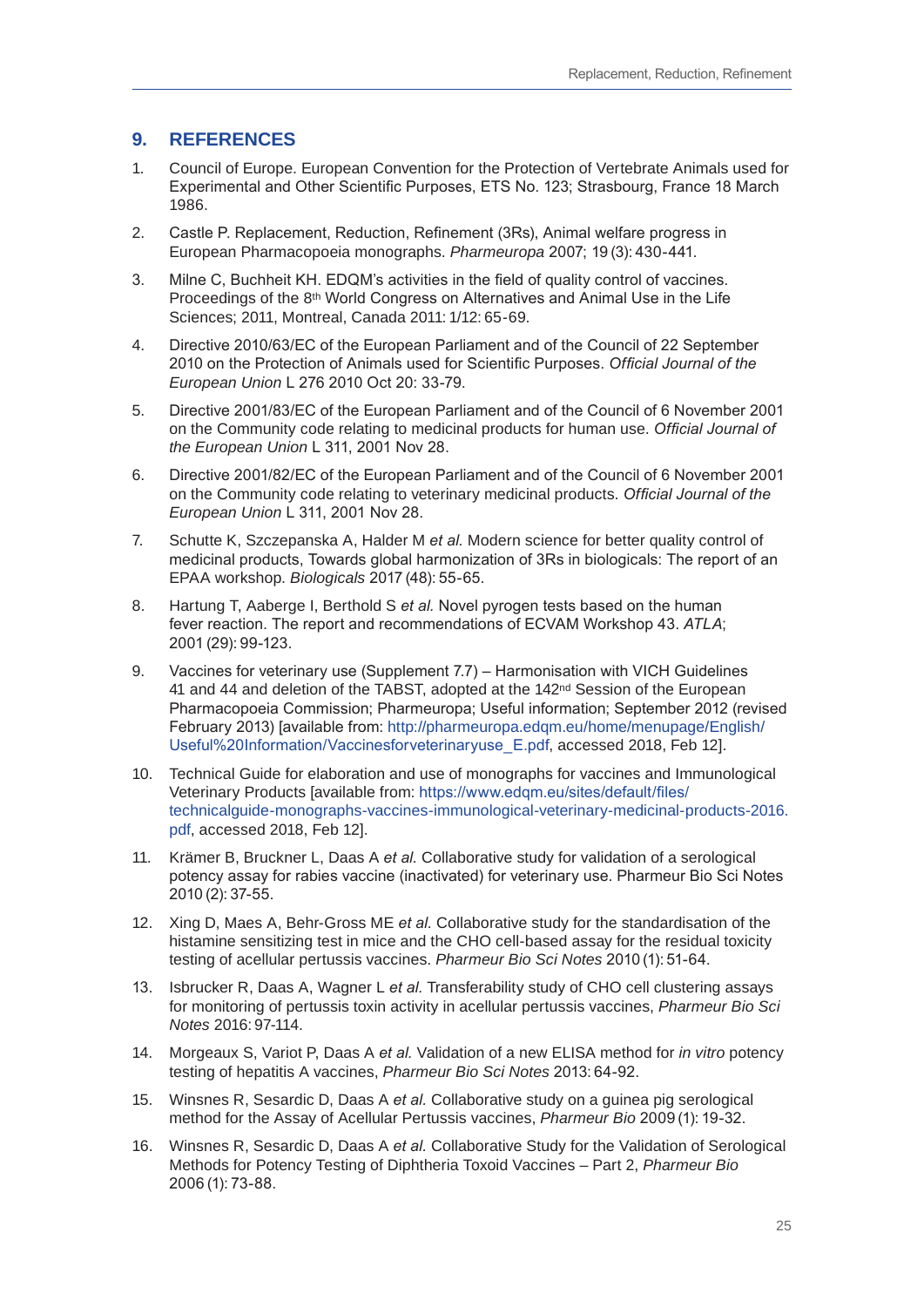- <span id="page-14-0"></span>17. Winsnes R, Hendriksen C. Collaborative Study for the Validation of Serological methods for Potency Testing of Tetanus Toxoid Vaccines for Human Use – Summary of all three phases, *Pharmeur Special Issue Bio* 2001 (2): 75-78.
- <span id="page-14-1"></span>18. Guideline on plasma-derived medicinal products [guideline]. Ref: EMA/CHMP/ BWP/706271/2010; EMA; 2011 July.
- <span id="page-14-2"></span>19. Guideline on the replacement of rabbit pyrogen testing by an alternative test for plasma derived medicinal products [guideline]. Ref: EMEA/CHMP/BWP/452081/2007; EMEA; 2009 Apr.
- <span id="page-14-3"></span>20. Charton E. Annual report of activities. Reduction and replacement of animal tests in the European Pharmacopoeia: recent developments for monographs on biological substances *Pharmeuropa* 1999; 11 (2): 197-199.
- 21. Charton E. Hormones: the role of the European Pharmacopoeia. In: Alternatives to Animals in the Development and Control of Biological Products for Human and Veterinary Use. *Dev Biol. Stand.* 1999; 101: 159-167.
- 22. Briançon F, Daas E, De Kaste D, *et al.* Replacement of the bioassay by a liquid chromatographic assay in the calcitonin (salmon) monograph. Pharmeuropa 1999; 11 (2): 306-312.
- 23. Charton E, Castle P. Reduction, replacement and refinement of animal tests in the European Pharmacopoeia: recent developments for monographs on biological substances and preparations. *Pharmeuropa* 2001; 13 (1): 94-96.
- 24. Bristow A and Charton E. Progress and problems in the replacement of *in vivo* pharmacopoeial bioassays for hormones. In: Advancing science and elimination of the use of laboratory animals for development and control of vaccines and hormones. *Dev. Biol.* (2002) 111: 79-88.
- <span id="page-14-4"></span>25. Charton E. European Pharmacopoeia activities – an overview. Proceedings of the International Conference Alternatives to Animal testing: New approaches in the Development and Control of Biologicals: Dubrovnik, Croatia; 2008 April 23-24. Council of Europe 2008: 11-16.
- <span id="page-14-5"></span>26. Guideline on the principles of regulatory acceptance of 3Rs (replacement, reduction, refinement) testing approaches [guideline]. Ref: EMA/CHMP/CVMP/JEG-3Rs/450091/2012; EMA 2016 Dec.
- <span id="page-14-6"></span>27. Bristow A, Charton E. Assessment of the suitability of a capillary zone electrophoresis method for determining isoform distribution of erythropoietin. *Pharmeuropa* 1999; 11 (2): 290-300.
- <span id="page-14-7"></span>28. Erythropoietin concentrated solution, monograph 1316. *Pharmeuropa* 2002; 14 (1).
- <span id="page-14-8"></span>29. Burns C, Bristow AF, Daas A, *et al.* Collaborative study for the establishment of erythropoietin BRP batch 4. *Pharmeur Bio Sci Notes* 2015: 246-253.
- <span id="page-14-9"></span>30. Burns C, Bristow AF, Buchheit KH, *et al.* Establishment of Erythropoietin for physicochemical tests CRS batch 1. *Pharmeur Bio Sci Notes* 2015: 99-117.
- <span id="page-14-10"></span>31. Storring PL, Gaines Das RE, Mulders JW, *et al.* Physicochemical methods for predicting the biological potency of recombinant follicle stimulating hormone: an international collaborative study of isoelectric focusing and capillary zone electrophoresis. *Biologicals* 2002: 30 (3): 217-34.
- <span id="page-14-11"></span>32. Halder M, Depraetere F, Delannois A, *et al.* Recommendations of the VAC2VAC workshop on the design of multi-centre validation studies. *Biologicals* [in press].
- <span id="page-14-12"></span>33. Recommendation to marketing authorisation holders, highlighting the need to ensure compliance with 3Rs methods described in the European Pharmacopoeia. Applicable to all medicinal products regardless of type. Ref: EMA/CHMP/CVMP/JEG-3Rs/2521372012. EMA; 2012 July.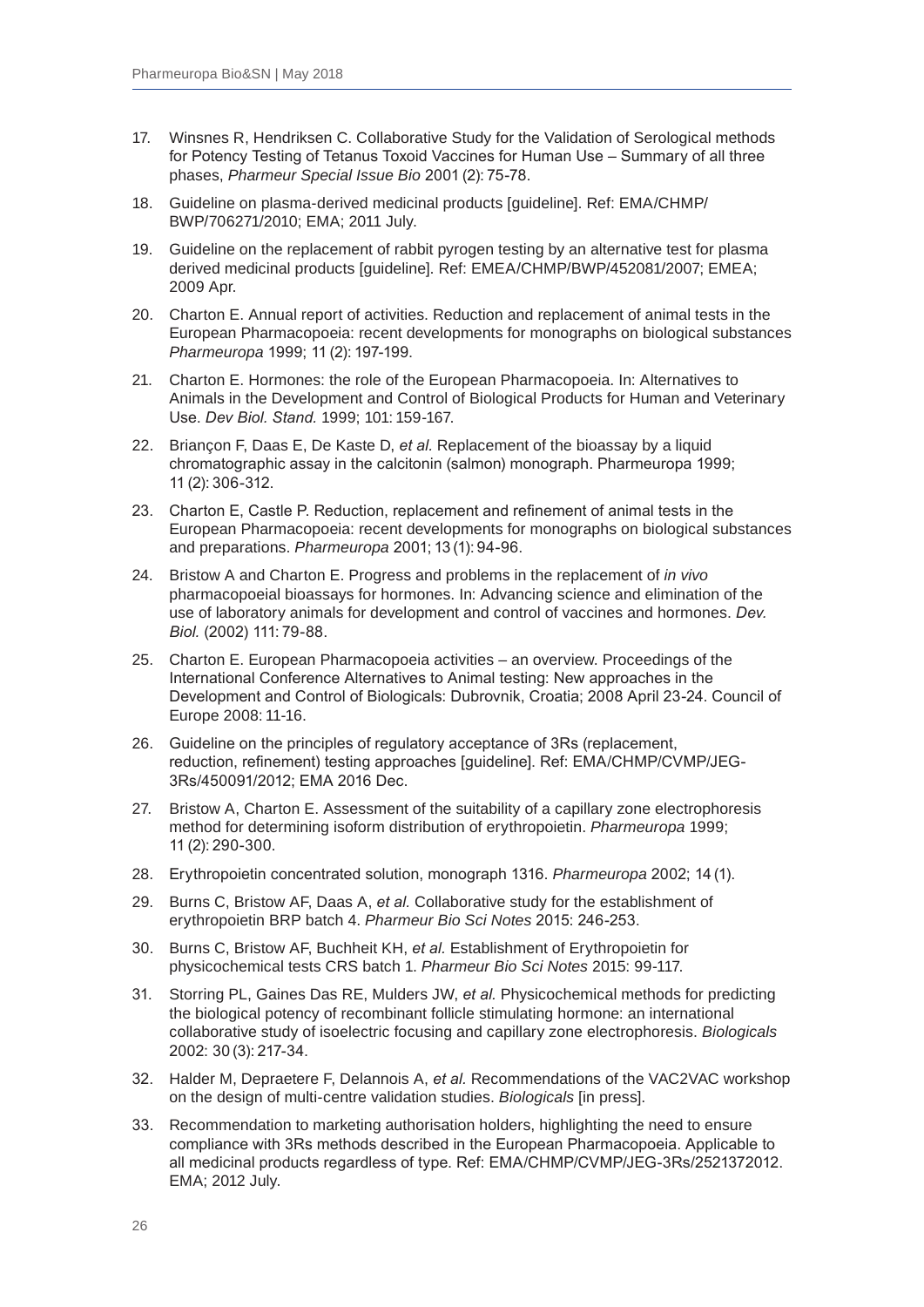- <span id="page-15-0"></span>34. Gross S, Janssen SWJ, de Vries B, *et al.* Collaborative study for the validation of alternative *in vitro* potency assays for human tetanus immunoglobulin. *Pharmeur Bio Sci Notes* 2009 (1): 11-26.
- <span id="page-15-1"></span>35. Gross S, Janssen SWJ, de Vries B, *et al.* Collaborative study for the validation of alternative *in vitro* potency assays for human tetanus immunoglobulins. *Biologicals* 2010: 38: 501-510.
- <span id="page-15-2"></span>36. Recommendation to marketing authorisation holders, highlighting recent updates for reduction, refinement and replacement (3Rs) methods described the European Pharmacopoeia. Applicable to human vaccines against hepatitis A. Ref: EMA/CHMP/ CVMP/JEG-3Rs/243112/2015. EMA; 2015 May.
- 37. Recommendation to marketing authorisation holders, highlighting recent measures in the human field to promote replacement, reduction, and refinement (3Rs) measures described in the European Pharmacopoeia. Applicable to human vaccines from 01/01/2018. Ref: EMACHMP/CVMP/3Rs/614768/2017-corr. EMA; 2017 Dec.
- <span id="page-15-3"></span>38. Recommendation to marketing authorisation holders, highlighting recent measures in the veterinary field to promote replacement, reduction, and refinement (3Rs) measures described in the European Pharmacopoeia. Ref: EMA/CHMP/CVMP/3Rs/614768/2017. EMA; 2017 Dec.
- <span id="page-15-4"></span>39. Recommendation to marketing authorisation holders for veterinary vaccines, highlighting the need to update marketing authorisations to remove the target animal batch safety test (TABST) following removal of the requirement from the European Pharmacopoeia. Applicable to veterinary vaccines. Ref: EMA/CHMP/CVMP/JEG-3Rs/746429/2012. EMA; 2013 May.
- 40. Recommendation to marketing authorisation holders, highlighting recent measures in the veterinary field to promote reduction, refinement and replacement (3Rs) measures described in the European Pharmacopoeia. Applicable to veterinary vaccines from 01/01/2017. Ref: EMA/CVMP/3Rs/336802/2017. EMA; 2017 Dec.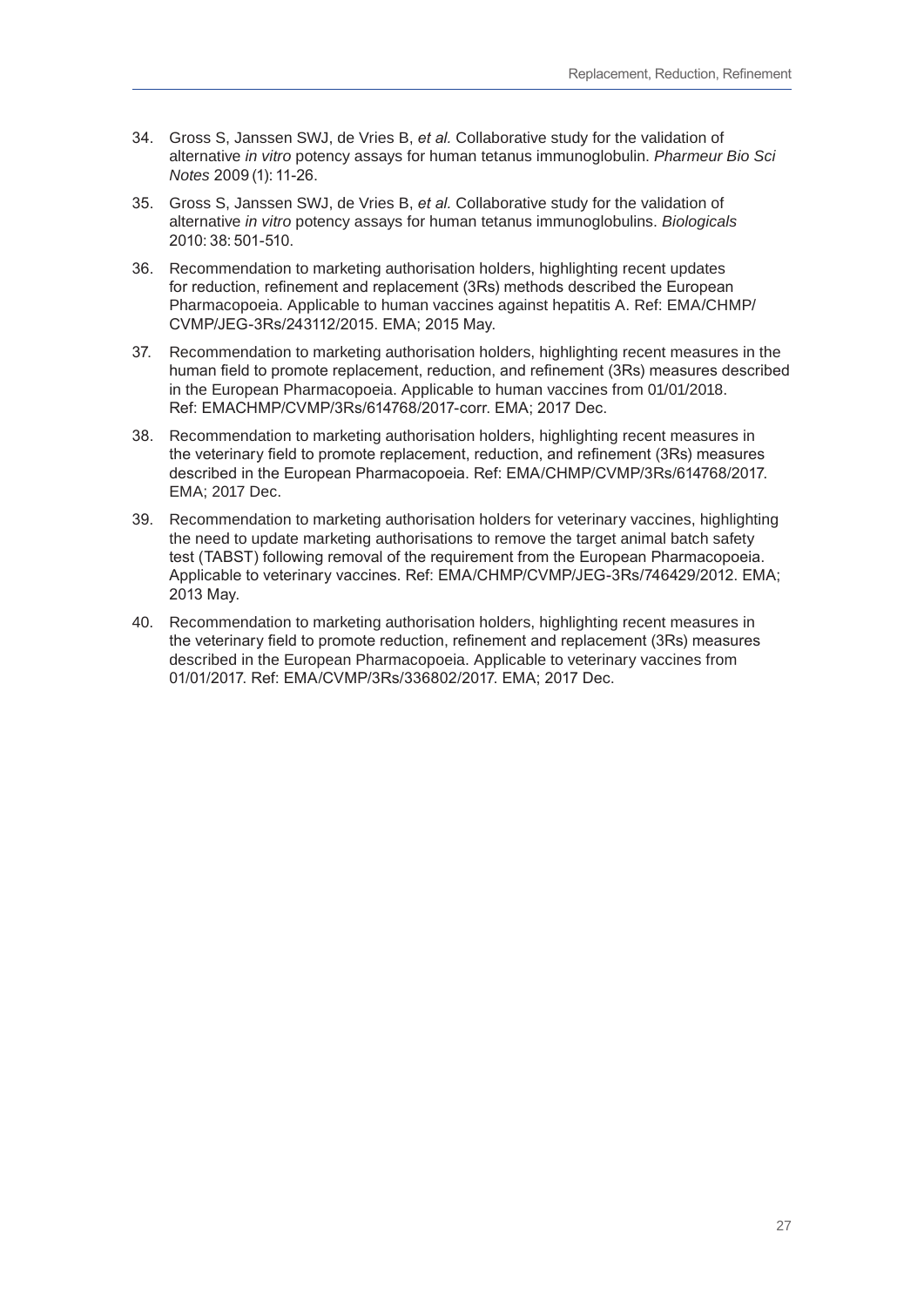# Appendix

| Ph. Eur. texts                                                                                 | <b>Revisions</b>                                                                                                                                                                                                 |  |
|------------------------------------------------------------------------------------------------|------------------------------------------------------------------------------------------------------------------------------------------------------------------------------------------------------------------|--|
| Vaccines for veterinary use (0062)                                                             | R1: general deletion of the target animal batch safety test                                                                                                                                                      |  |
|                                                                                                | R1: promotion of consistency of production                                                                                                                                                                       |  |
|                                                                                                | R1: no test for specified extraneous agents needed any<br>more for inactivated vaccines produced using healthy<br>flocks since introduction of a reference to chapter 5.2.13<br>on Healthy flocks                |  |
|                                                                                                | R2: development safety test performed with 8 animals per<br>group instead of 10/8 birds older than 3 weeks or 10 birds<br>younger than 3 weeks per group instead of 20 (5.2.6)                                   |  |
|                                                                                                | R2: for inactivated vaccines, identification by antibody<br>induction in animals replaced by any suitable method, e.g.<br>NAT or combined with the batch potency test (using the<br>same animals for both tests) |  |
| Anthrax spore live vaccine for vet. use (0441)                                                 | R1: deletion of the batch safety test                                                                                                                                                                            |  |
| Avian infectious bronchitis vaccine (live), freeze-dried<br>(0442)                             |                                                                                                                                                                                                                  |  |
| Marek's disease vaccine (live) (0589)                                                          |                                                                                                                                                                                                                  |  |
| Rabies vaccine (live, oral) for foxes and raccoon dogs<br>(0746)                               |                                                                                                                                                                                                                  |  |
| Salmonella Enteritidis vaccine (live, oral) for chickens<br>(2520)                             | R1: no batch safety test required                                                                                                                                                                                |  |
| Salmonella Typhimurium vaccine (live, oral) for chickens<br>(2521)                             |                                                                                                                                                                                                                  |  |
| Turkey infectious rhinotracheitis vaccine (live) (2461)                                        |                                                                                                                                                                                                                  |  |
| Bordetella bronchiseptica vaccine (live) for dogs (2525)                                       |                                                                                                                                                                                                                  |  |
| Aujeszky's disease vaccine for pigs (inactivated) (0744)                                       | R1: deletion of the batch safety test                                                                                                                                                                            |  |
| Bovine viral diarrhoea vaccine (inactivated) (1952)                                            | R2: development safety test performed with 8 pigs per                                                                                                                                                            |  |
| Calf coronavirus diarrhoea vaccine (inactivated) (1953)                                        | group instead of 10.                                                                                                                                                                                             |  |
| Calf rotavirus diarrhoea vaccine (inactivated) (1954)                                          | R2: identification by antibody induction in animals<br>replaced by any suitable method                                                                                                                           |  |
| Canine adenovirus vaccine (inactivated) (1298)                                                 |                                                                                                                                                                                                                  |  |
| Canine parvovirosis vaccine (inactivated) (0795)                                               |                                                                                                                                                                                                                  |  |
| Equine herpesvirus vaccine (inactivated) (1613)                                                |                                                                                                                                                                                                                  |  |
| Feline calicivirosis vaccine (inactivated) (1101)                                              |                                                                                                                                                                                                                  |  |
| Feline infectious enteritis (feline panleucopenia) vaccine<br>(inactivated) (0794)             |                                                                                                                                                                                                                  |  |
| Feline viral rhinotracheitis vaccine (inactivated) (1207)                                      |                                                                                                                                                                                                                  |  |
| Mycoplasma gallisepticum vaccine (inactivated) (1942)                                          |                                                                                                                                                                                                                  |  |
| Porcine enzootic pneumonia vaccine (inactivated) (2448)                                        |                                                                                                                                                                                                                  |  |
| Porcine parvovirosis vaccine (inactivated) (0965)                                              |                                                                                                                                                                                                                  |  |
| Rabbit haemorrhagic disease vaccine (inactivated) (2325) R1: deletion of the batch safety test |                                                                                                                                                                                                                  |  |
|                                                                                                | R2: development safety test performed with 8 pigs per<br>group instead of 10                                                                                                                                     |  |
|                                                                                                | R2 conditions for omission of the 2 <sup>nd</sup> inactivation test<br>included                                                                                                                                  |  |
|                                                                                                | R2: identification by antibody induction in animals<br>replaced by any suitable method                                                                                                                           |  |

# Table 1 – *Vaccines for veterinary use – 3Rs activity 2007-2017*

R1 = replacement of a test by an *in vitro* test or removal of test.

R2 = reduction in the number of animals required.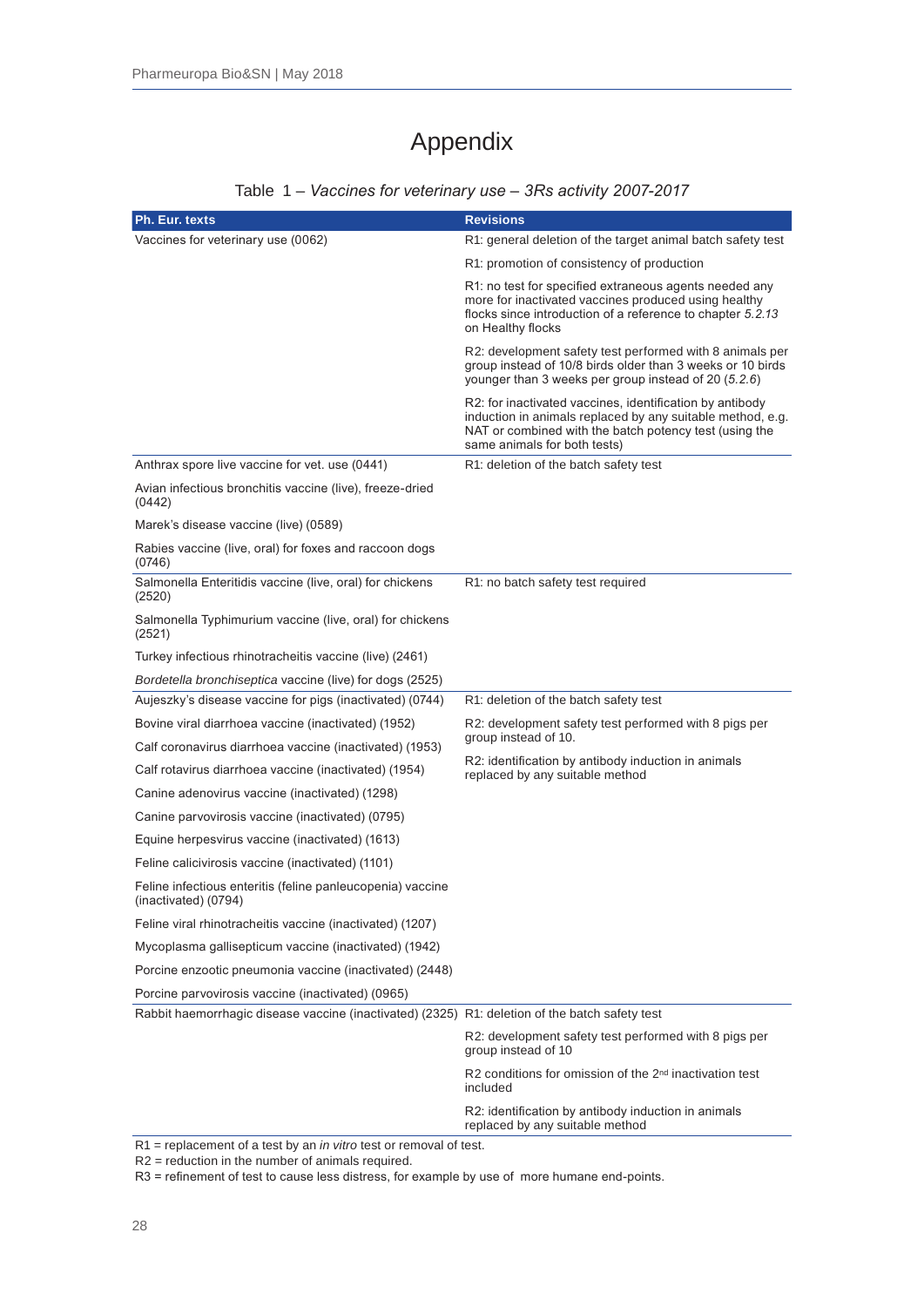| Ph. Eur. texts                                                                           | <b>Revisions</b>                                                                                                                                            |  |
|------------------------------------------------------------------------------------------|-------------------------------------------------------------------------------------------------------------------------------------------------------------|--|
| Rabies vaccine (inactivated) for veterinary use (0451)                                   | R1: deletion of the batch safety test                                                                                                                       |  |
|                                                                                          | R2: development safety test performed with 8 pigs per<br>group instead of 10                                                                                |  |
|                                                                                          | R2: identification by antibody induction in animals<br>replaced by any suitable method                                                                      |  |
|                                                                                          | R2: Batch potency test by a serological assay (following<br>BSP105 collaborative study)                                                                     |  |
|                                                                                          | R3: Possibility to replace the lethal end-point by more<br>humane end-points in the potency assay                                                           |  |
| Aujeszky's disease vaccine (live) for pigs for parenteral                                | R1: deletion of the batch safety test                                                                                                                       |  |
| administration, freeze-dried (0745)                                                      | R1: antibody induction test replaced by an <i>in vitro</i> method<br>to identify the vaccine (infection of susceptible cell<br>cultures instead of animals) |  |
| Avian infectious bronchitis vaccine (inactivated) (0959)                                 | R1: deletion of the batch safety test                                                                                                                       |  |
| Avian infectious bursal disease vaccine (inactivated)<br>(0960)                          | R1: deletion of the test for specified extraneous agents<br>following introduction of a reference to chapter 5.2.13 on<br>Healthy flocks                    |  |
| Avian paramyxovirus 3 vaccine (inactivated) for turkeys<br>(1392)                        | R2: development safety test performed with 8 birds per<br>group instead of 20                                                                               |  |
| Egg drop syndrome '76 vaccine (inactivated) (1202)                                       | R2: identification by antibody induction in animals                                                                                                         |  |
| Equine influenza vaccine (inactivated) (0249)                                            | replaced by any suitable method                                                                                                                             |  |
| Feline chlamydiosis vaccine (inactivated) (2324)                                         |                                                                                                                                                             |  |
| Newcastle disease vaccine (inactivated) (0870)                                           |                                                                                                                                                             |  |
| Porcine influenza vaccine (inactivated) (0963)                                           |                                                                                                                                                             |  |
| Avian infectious bursal disease (Gumboro disease)<br>vaccine (live), freeze-dried (0587) | R1: deletion of the batch safety test                                                                                                                       |  |
| Fowl-pox live vaccine, freeze-dried (0649)                                               | R2: development safety test performed with 8 birds older<br>than 3 weeks or 10 birds younger than 3 weeks per group                                         |  |
| Newcastle disease vaccine (live), freeze-dried (0450)                                    | instead of 20                                                                                                                                               |  |
| Avian infectious laryngotracheitis vaccine (live), for                                   | R1: deletion of the batch safety test                                                                                                                       |  |
| chickens (1068)<br>Avian viral tenosynovitis vaccine (live) (1956)                       | R2: development safety test performed with 8 chickens<br>older than 3 weeks or 10 chickens younger than 3 weeks<br>per group instead of 20                  |  |
| Duck plague vaccine (live) (1938)                                                        | R1: deletion of the batch safety test                                                                                                                       |  |
| Duck viral hepatitis type I vaccine (live) (1315)                                        | R2: development safety test performed with 8 ducks<br>older than 3 weeks or 10 ducks younger than 3 weeks per<br>group instead of 20                        |  |
| Infectious chicken anaemia vaccine (live) (2038)                                         | R1: deletion of the batch safety test                                                                                                                       |  |
|                                                                                          | R2: development safety test performed with 8 chickens<br>per group instead of 20                                                                            |  |
|                                                                                          | R3: housing of laying hens and young chickens in stable<br>groups of compatible individuals rather than individually                                        |  |
| Avian infectious encephalomyelitis vaccine (live) (0588)                                 | R1: deletion of the batch safety test                                                                                                                       |  |
|                                                                                          | R2: development safety test performed with 8 chickens<br>per group instead of 20                                                                            |  |
| Coccidiosis vaccine (live) for chickens (2326)                                           | R1: deletion of the batch safety test                                                                                                                       |  |
|                                                                                          | R2: development safety test performed with 10 chickens<br>instead of 20                                                                                     |  |
| Bovine leptospirosis vaccine (inactivated) (1939)                                        | R1: deletion of the batch safety test                                                                                                                       |  |
|                                                                                          | R2: development safety test performed with 8 cattle per<br>group instead of 10                                                                              |  |
|                                                                                          | R1: introduction of an in vitro batch potency test                                                                                                          |  |
|                                                                                          | R1: promotion of consistency of production                                                                                                                  |  |

R2 = reduction in the number of animals required.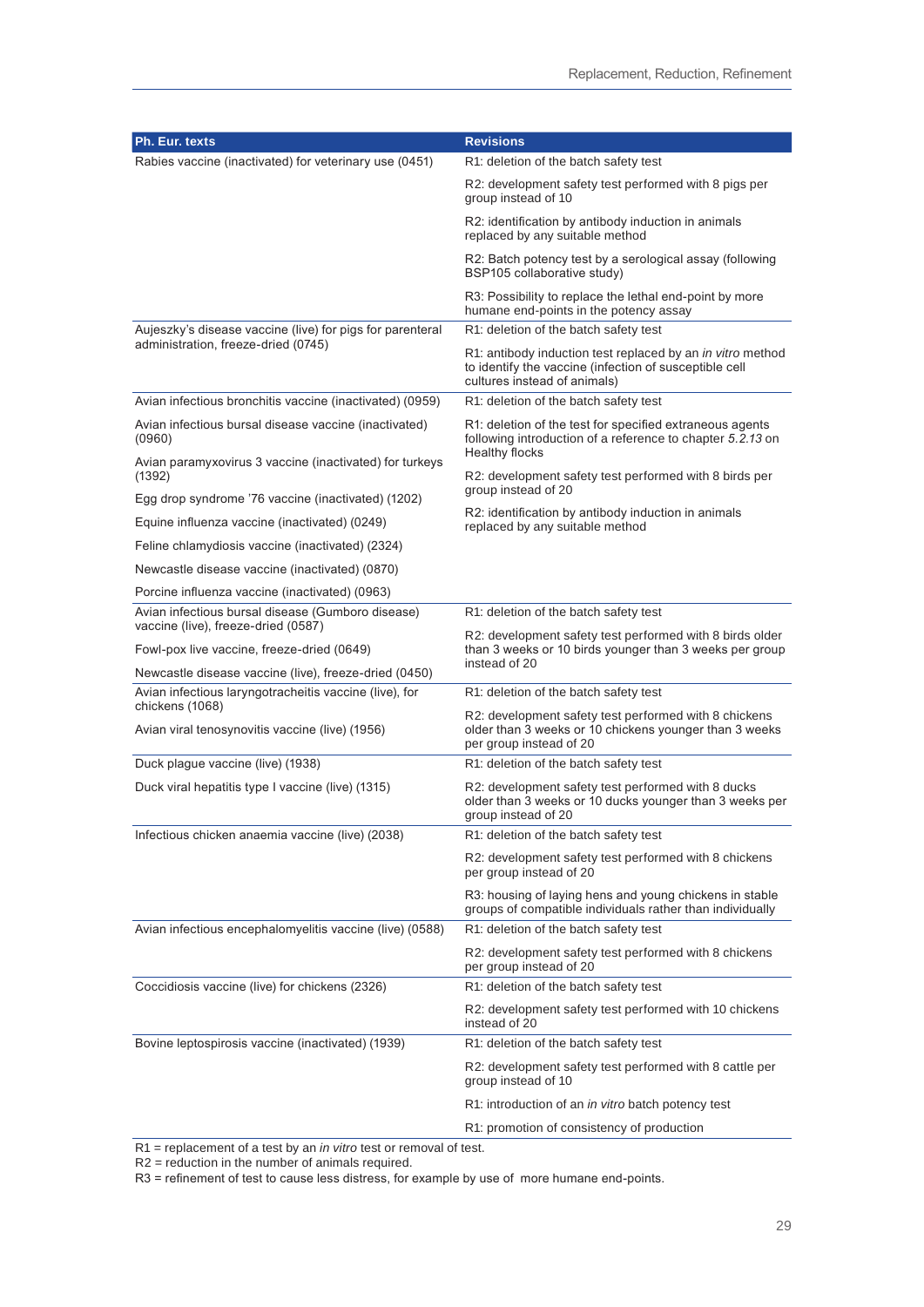| Ph. Eur. texts                                                              | <b>Revisions</b>                                                                                                                                                                                                         |  |
|-----------------------------------------------------------------------------|--------------------------------------------------------------------------------------------------------------------------------------------------------------------------------------------------------------------------|--|
| Canine leptospirosis vaccine (inactivated) (0447)                           | R1: introduction of an in vitro batch potency test for<br>use with non-adjuvanted vaccines after validation, and<br>extended to all vaccines                                                                             |  |
|                                                                             | R1: promotion of consistency of production                                                                                                                                                                               |  |
|                                                                             | R1: deletion of the batch safety test                                                                                                                                                                                    |  |
|                                                                             | R2: development safety test performed with 8 dogs per<br>group instead of 10                                                                                                                                             |  |
| Bovine parainfluenza virus vaccine (live), freeze-dried<br>(1176)           | R1: deletion of the batch safety test<br>R2: development safety test performed with 5 animals per                                                                                                                        |  |
| Bovine respiratory syncytial virus vaccine (live), freeze-<br>dried (1177)  | group (not increased to 8)                                                                                                                                                                                               |  |
| Canine distemper vaccine (live), freeze-dried (0448)                        |                                                                                                                                                                                                                          |  |
| Canine parainfluenza virus vaccine (live) (1955)                            |                                                                                                                                                                                                                          |  |
| Canine parvovirosis vaccine (live) (0964)                                   |                                                                                                                                                                                                                          |  |
| Distemper vaccine (live) for mustelids, freeze-dried<br>(0449)              |                                                                                                                                                                                                                          |  |
| Feline infectious enteritis (feline panleucopenia) vaccine<br>(live) (0251) |                                                                                                                                                                                                                          |  |
| Infectious bovine rhinotracheitis vaccine (live), freeze-<br>dried (0696)   |                                                                                                                                                                                                                          |  |
| Brucellosis vaccine (live) (Brucella melitensis Rev. 1                      | R1: deletion of the batch safety test                                                                                                                                                                                    |  |
| strain), freeze-dried, for veterinary use (0793)                            | R2: 'Fifty per cent persistence time' performed on each<br>batch of vaccine using 32 mice replaced by a test for<br>'residual virulence' performed on the master seed lot and<br>on one representative batch of vaccine. |  |
|                                                                             | R3: immunogenicity test in sheep replaced by a test in<br>mice                                                                                                                                                           |  |
| Clostridium botulinum vaccine for veterinary use (0360)                     | R1: deletion of the batch safety test                                                                                                                                                                                    |  |
| Clostridium chauvoei vaccine for veterinary use (0361)                      | R2: development safety test performed with 8 animals per                                                                                                                                                                 |  |
| Feline calicivirosis vaccine (live), freeze-dried (1102)                    | group instead of 10                                                                                                                                                                                                      |  |
| Feline viral rhinotracheitis vaccine (live), freeze-dried<br>(1206)         |                                                                                                                                                                                                                          |  |
| Myxomatosis vaccine (live) for rabbits (1943)                               |                                                                                                                                                                                                                          |  |
| Clostridium novyi (type B) vaccine for veterinary use                       | R1: deletion of the batch safety test                                                                                                                                                                                    |  |
| (0362)                                                                      | R2: development safety test performed with 8 animals per<br>group instead of 10                                                                                                                                          |  |
|                                                                             | R3: introduction of a serological evaluation of the batch<br>potency test                                                                                                                                                |  |
| Clostridium perfringens vaccine for veterinary use (0363)                   | R1: deletion of the batch safety test                                                                                                                                                                                    |  |
| Clostridium septicum vaccine for veterinary use (0364)                      | R2: waiver for the test for residual toxicity test on the final<br>product by the manufacturer                                                                                                                           |  |
|                                                                             | R2: development safety test performed with 8 animals per<br>group instead of 10                                                                                                                                          |  |
| Colibacillosis inactivated vaccine, neonatal ruminant<br>(0961)             | R1: deletion of the batch safety test                                                                                                                                                                                    |  |
| Colibacillosis inactivated vaccine, neonatal piglet (0962)                  | R2: development safety test performed with 8 pregnant<br>animals per group instead of 10                                                                                                                                 |  |
| Swine-fever vaccine (live) classical, freeze-dried (0065)                   | R1: deletion of the batch safety test                                                                                                                                                                                    |  |
|                                                                             | R2: development safety test performed with 8 piglets/<br>pregnant sows per group instead of 10                                                                                                                           |  |

R2 = reduction in the number of animals required.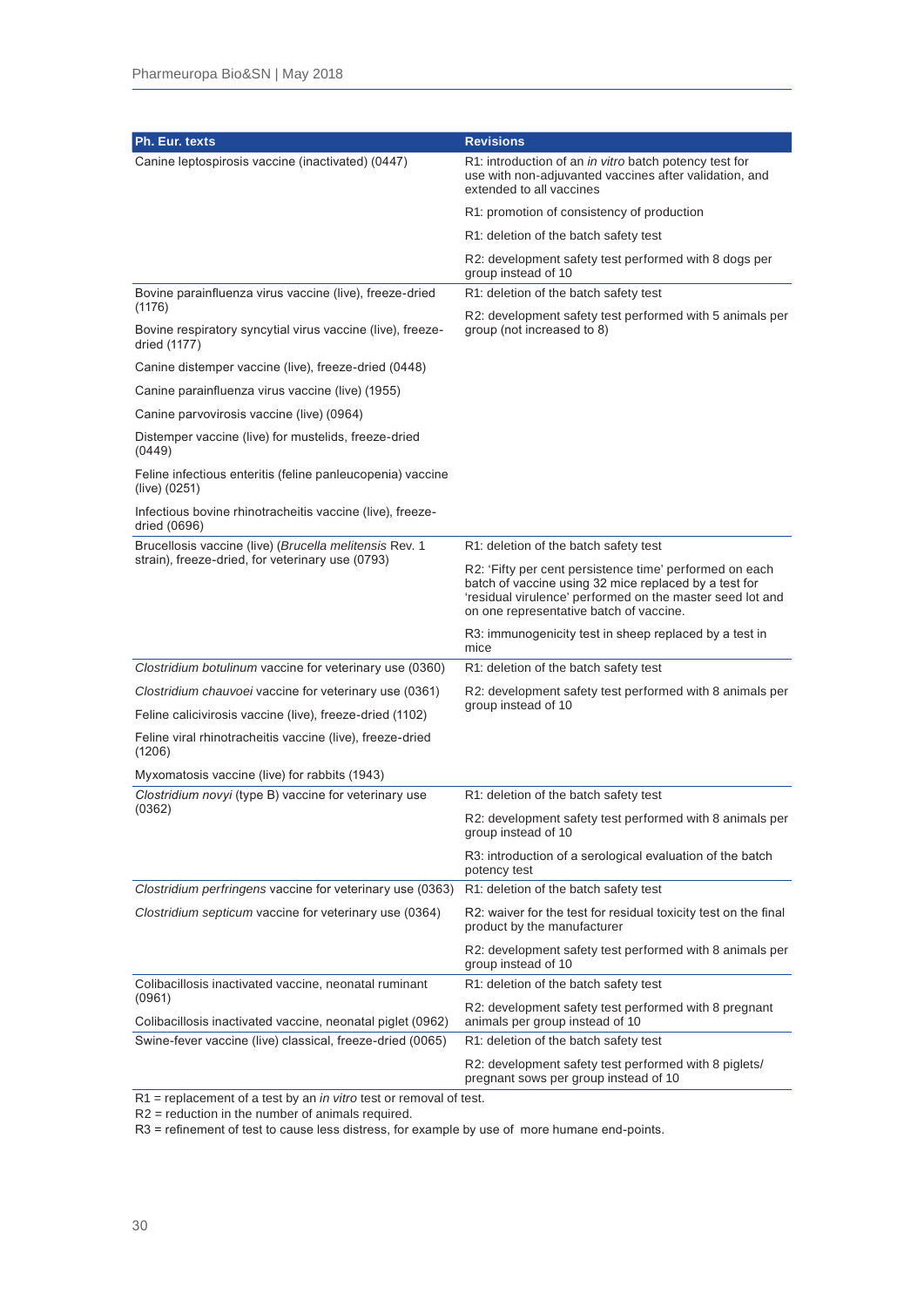| Ph. Eur. texts                                                                                                       | <b>Revisions</b>                                                                                                                      |
|----------------------------------------------------------------------------------------------------------------------|---------------------------------------------------------------------------------------------------------------------------------------|
| Feline leukaemia vaccine (inactivated) (1321)                                                                        | R1: deletion of the batch safety test                                                                                                 |
|                                                                                                                      | R2: identification by antibody induction in animals<br>replaced by any suitable method                                                |
| Foot-and-mouth disease (ruminants) vaccine (inactivated)                                                             | R1: deletion of the batch safety test                                                                                                 |
| (0063)                                                                                                               | R2: development safety test performed with 8 cattle per<br>group instead of 10                                                        |
|                                                                                                                      | R2: identification by antibody induction in animals<br>replaced by any suitable method                                                |
| Fowl cholera vaccine (inactivated) (1945)                                                                            | R1: deletion of the batch safety test                                                                                                 |
|                                                                                                                      | R2: development safety test performed with 8 birds older<br>than 3 weeks or 10 birds younger than 3 weeks per group<br>instead of 20. |
|                                                                                                                      | R2: identification by antibody induction in animals<br>replaced by any suitable method                                                |
| Infectious bovine rhinotracheitis vaccine (inactivated)                                                              | R1: promotion of consistency of production                                                                                            |
| (2674)                                                                                                               | R1: introduction of an in vitro batch potency test                                                                                    |
| Mannheimia vaccine (inactivated) for cattle (1944)<br>Mannheimia vaccine (inactivated) for sheep (1946)              | R1: deletion of the batch safety test                                                                                                 |
| Neonatal piglet colibacillosis vaccine (inactivated) (0962)                                                          | R2: development safety test performed with 8 animals per<br>group instead of 10                                                       |
| Neonatal ruminant colibacillosis vaccine (inactivated)<br>(0961)                                                     | R2: identification by antibody induction in animals<br>replaced by any suitable method                                                |
| Pasteurella vaccine (inactivated) for sheep (2072)                                                                   |                                                                                                                                       |
| Porcine actinobacillosis vaccine (inactivated) (1360)<br>Porcine progressive atrophic rhinitis vaccine (inactivated) | Exception: batch safety test replaced by test for residual<br>toxicity.                                                               |
| (1361)                                                                                                               | R2: development safety test performed with 8 animals per<br>group instead of 10                                                       |
| Tetanus vaccine for veterinary use (0697)                                                                            | Exception: batch safety test replaced by test for residual<br>toxicity.                                                               |
|                                                                                                                      | R2: development safety test performed with 8 animals per<br>group instead of 15                                                       |
|                                                                                                                      | R3: introduction of a serological evaluation for the<br>potency test                                                                  |
| Salmonella Enteritidis vaccine (inactivated) for chickens                                                            | R1: deletion of the batch safety test                                                                                                 |
| (1947)<br>Salmonella Typhimurium vaccine (inactivated) for                                                           | R2: development safety test performed with 8 chickens<br>older than 3 weeks per group instead of 10                                   |
| chickens (2361)                                                                                                      | R2: identification by antibody induction in animals<br>replaced by any suitable method                                                |
| Swine erysipelas vaccine (inactivated) (0064)                                                                        | R1: deletion of the batch safety test                                                                                                 |
|                                                                                                                      | R2: development safety test performed with 8 pigs per<br>group instead of 10                                                          |
|                                                                                                                      | R3: introduction of a serological evaluation for the batch<br>potency test                                                            |
|                                                                                                                      | R2: identification by antibody induction in animals<br>replaced by any suitable method                                                |
| <b>Fish vaccines</b>                                                                                                 |                                                                                                                                       |
| Furunculosis vaccine (inactivated, oil-adjuvanted,                                                                   | R1: deletion of the batch safety test                                                                                                 |
| injectable) for salmonids (1521)                                                                                     | R2: reduction from 200 to 60 fish to be used for<br>Immunogenicity                                                                    |
|                                                                                                                      | R2: identification by antibody induction in animals<br>replaced by any suitable method                                                |

R2 = reduction in the number of animals required.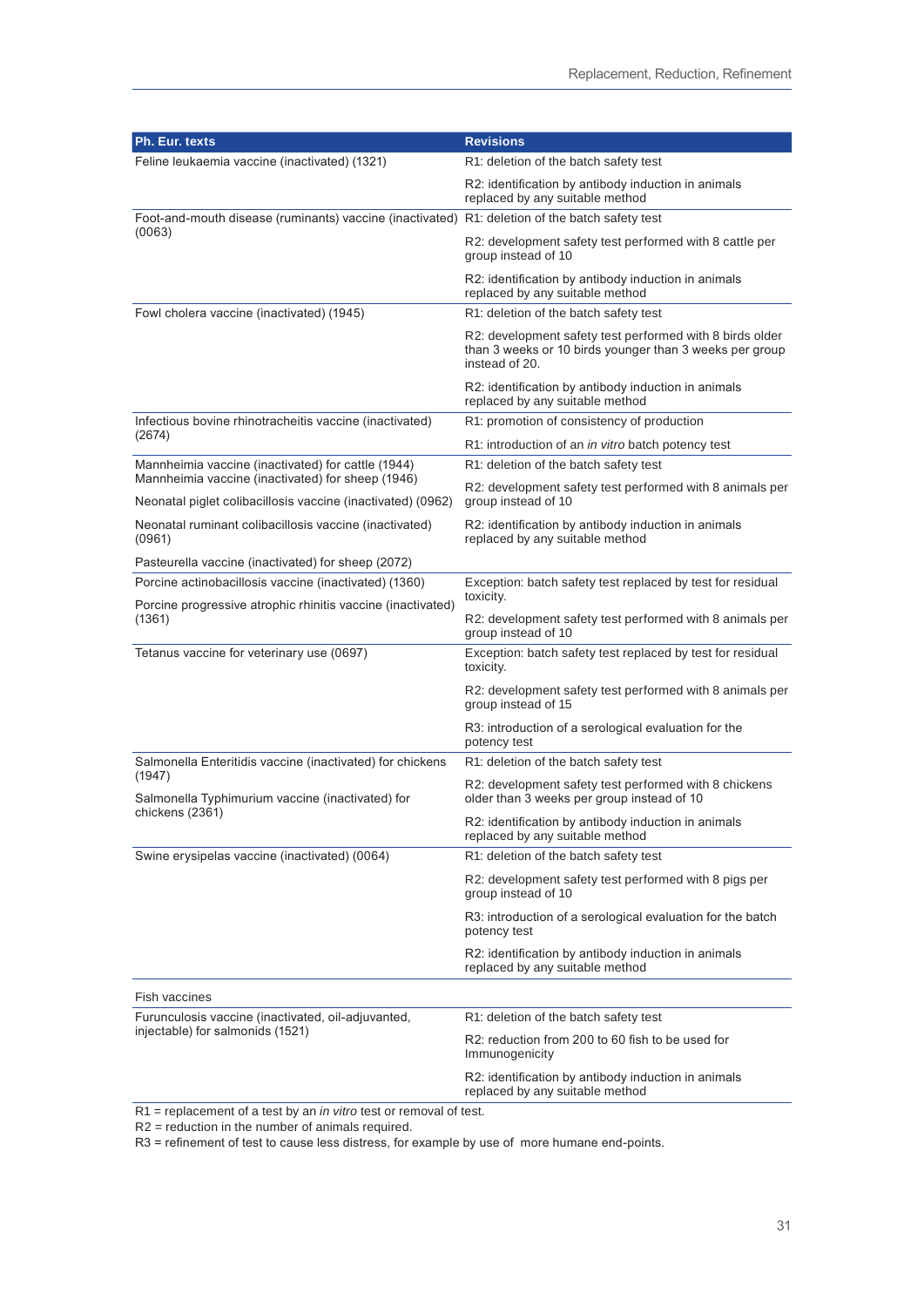| Ph. Eur. texts                                             | <b>Revisions</b>                                                                       |
|------------------------------------------------------------|----------------------------------------------------------------------------------------|
| Vibriosis (cold-water) vaccine (inactivated) for salmonids | R1: deletion of the batch safety test                                                  |
| (1580)                                                     | R2: reduction from 200 to 60 fish to be used for<br>Immunogenicity                     |
|                                                            | R2: identification by antibody induction in animals<br>replaced by any suitable method |
| Vibriosis vaccine (inactivated) for salmonids (1581)       | R1: deletion of the batch safety test                                                  |
|                                                            | R2: reduction from 200 to 60 fish to be used for<br>Immunogenicity                     |
|                                                            | R2: identification by antibody induction in animals<br>replaced by any suitable method |
| Yersiniosis vaccine (inactivated) for salmonids (1950)     | R1: deletion of the batch safety test                                                  |
|                                                            | R2: reduction from 120 to 60 fish to be used for<br>Immunogenicity                     |
|                                                            | R2: identification by antibody induction in animals<br>replaced by any suitable method |

R2 = reduction in the number of animals required.

R3 = refinement of test to cause less distress, for example by use of more humane end-points.

#### Table 2 – *Vaccines for human use – 3Rs activity 2007-2017*

| Ph. Eur. texts                                                                                                      | <b>Revisions</b>                                                                                                                                                                                                                    |
|---------------------------------------------------------------------------------------------------------------------|-------------------------------------------------------------------------------------------------------------------------------------------------------------------------------------------------------------------------------------|
| Tests for extraneous agents in viral vaccines for human                                                             | R1: deletion of the tests in adult mice and guinea pigs.                                                                                                                                                                            |
| use (2.6.16)<br>Cell substrates for the production of vaccines for human<br>use (5.2.3)                             | R2: testing strategy for extraneous agents to be<br>established based on a risk assessment. Tests in<br>suckling mice and control eggs to be used only if a<br>risk assessment indicates that the tests provide risk<br>mitigation. |
|                                                                                                                     | R2: allow use of molecular methods for specific or broad<br>detection of viruses                                                                                                                                                    |
| Assay of diphtheria vaccine (adsorbed) (2.7.6)                                                                      | R3 & R2: introduction of a serology assay as an<br>alternative to challenge, with the possibility to use the<br>same animals for the serological assay of the tetanus<br>vaccine                                                    |
| Assay of tetanus vaccine (adsorbed) (2.7.8)                                                                         | R2: possibility to use the same animals for the serological<br>assay of the diphtheria vaccine                                                                                                                                      |
| Assay of pertussis vaccine (acellular) (2.7.16)                                                                     | R2: possibility to use the same animals for the serological<br>assay of the diphtheria and tetanus vaccines                                                                                                                         |
| Diphtheria, tetanus and hepatitis B (rDNA) vaccine<br>(adsorbed) (2062)                                             | R2: replacement of the test for specific toxicity of the<br>diphtheria and tetanus components by a requirement to<br>validate the process so that the product if tested would<br>comply with the test                               |
|                                                                                                                     | R1: deletion of the abnormal toxicity test                                                                                                                                                                                          |
| Diphtheria, tetanus and pertussis (acellular, component)<br>vaccine (adsorbed) (1931)                               | R2: replacement of the test for specific toxicity of the<br>diphtheria and tetanus components by a requirement to<br>validate the process so that the product if tested would<br>comply with the test                               |
| Diphtheria, tetanus, pertussis (acellular, component) and<br>haemophilus type b conjugate vaccine (adsorbed) (1932) | R2: replacement of the test for specific toxicity of the<br>diphtheria and tetanus components by a requirement to<br>validate the process so that the product if tested would<br>comply with the test                               |
|                                                                                                                     | R1: replacement of the rabbit pyrogen test by the bacterial<br>endotoxin test                                                                                                                                                       |
|                                                                                                                     | R1: deletion of the requirement to resort to animal models<br>each time the manufacturing process is changed                                                                                                                        |
|                                                                                                                     | R1: deletion of the abnormal toxicity test                                                                                                                                                                                          |

R1 = replacement of a test by an *in vitro* test or removal of test.

R2 = reduction in the number of animals required.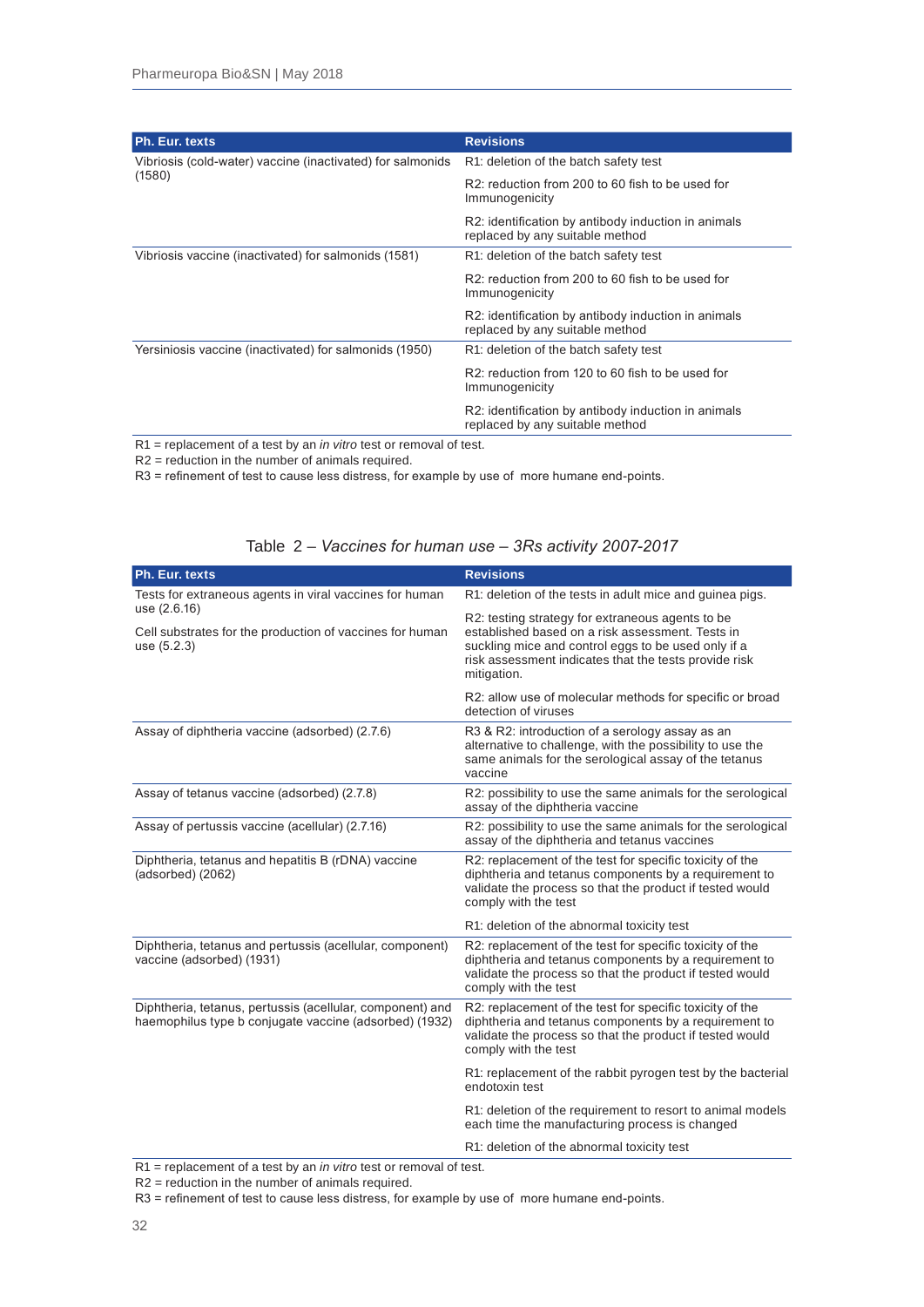| Ph. Eur. texts                                                                                                                                                 | <b>Revisions</b>                                                                                                                                                                                      |
|----------------------------------------------------------------------------------------------------------------------------------------------------------------|-------------------------------------------------------------------------------------------------------------------------------------------------------------------------------------------------------|
| Diphtheria, tetanus, pertussis (acellular, component) and<br>hepatitis B (rDNA) vaccine (adsorbed) (1933)                                                      | R2: replacement of the test for specific toxicity of the<br>diphtheria and tetanus components by a requirement to<br>validate the process so that the product if tested would<br>comply with the test |
| In vivo assay of poliomyelitis vaccine (inactivated) (2.7.20) R2: possibility to waive the <i>in vivo</i> assay once it has                                    | been demonstrated that the D-antigen determination<br>yields the same result. Introduction of guidance on the<br>implementation of D-antigen testing                                                  |
| Diphtheria, tetanus, pertussis (acellular, component) and<br>poliomyelitis (inactivated) vaccine (adsorbed) (1934)                                             | R2: replacement of the test for specific toxicity of the<br>diphtheria and tetanus components by a requirement to<br>validate the process so that the product if tested would<br>comply with the test |
|                                                                                                                                                                | R1: deletion of the abnormal toxicity test                                                                                                                                                            |
|                                                                                                                                                                | R2: possibility to waive the <i>in vivo</i> assay for the<br>poliomyelitis component once it has been demonstrated<br>that the D-antigen determination yields the same result                         |
| Diphtheria, tetanus, pertussis (acellular, component),<br>hepatitis B (rDNA), poliomyelitis (inactivated), and<br>haemophilus type b vaccine (adsorbed) (2067) | R2: possibility to waive the in vivo assay for the<br>poliomyelitis component once it has been demonstrated<br>that the D-antigen determination yields the same result                                |
|                                                                                                                                                                | R1: deletion of the requirement to resort to animal models<br>each time the manufacturing process is changed                                                                                          |
| Diphtheria, tetanus, pertussis (acellular, component),<br>poliomyelitis (inactivated) and haemophilus type b<br>conjugate vaccine (adsorbed) (2065)            | R2: replacement of the test for specific toxicity of the<br>diphtheria and tetanus components by a requirement to<br>validate the process so that the product if tested would<br>comply with the test |
|                                                                                                                                                                | R1: deletion of the abnormal toxicity test                                                                                                                                                            |
|                                                                                                                                                                | R2: possibility to waive the <i>in vivo</i> assay for the<br>poliomyelitis component once it has been demonstrated<br>that the D-antigen determination yields the same result                         |
|                                                                                                                                                                | R1: replacement of the rabbit pyrogen test by the bacterial<br>endotoxin test                                                                                                                         |
|                                                                                                                                                                | R1: deletion of the requirement to resort to animal models<br>each time the manufacturing process is changed                                                                                          |
| Diphtheria, tetanus, pertussis (whole cell) and<br>poliomyelitis (inactivated) vaccine (adsorbed) (2061)                                                       | R2: possibility to waive the <i>in vivo</i> assay for the<br>poliomyelitis component once it has been demonstrated<br>that the D-antigen determination yields the same result                         |
|                                                                                                                                                                | R1: deletion of the requirement to resort to animal models<br>each time the manufacturing process is changed                                                                                          |
| Diphtheria, tetanus, pertussis (whole cell), poliomyelitis<br>(inactivated) and haemophilus type b conjugate vaccine<br>(adsorbed) (2066)                      | R2: replacement of the test for specific toxicity of the<br>diphtheria and tetanus components by a requirement to<br>validate the process so that the product if tested would<br>comply with the test |
|                                                                                                                                                                | R1: deletion of the abnormal toxicity test                                                                                                                                                            |
|                                                                                                                                                                | R2: possibility to waive the <i>in vivo</i> assay for the<br>poliomyelitis component once it has been demonstrated<br>that the D-antigen determination yields the same result                         |
|                                                                                                                                                                | R1: replacement of the rabbit pyrogen test by the bacterial<br>endotoxin test                                                                                                                         |
|                                                                                                                                                                | R1: deletion of the requirement to resort to animal models<br>each time the manufacturing process is changed                                                                                          |
| Haemophilus type b conjugate vaccine (1219)                                                                                                                    | R1: deletion of the requirement to resort to animal models<br>each time the manufacturing process is changed                                                                                          |
| Poliomyelitis vaccine (inactivated) (0214)                                                                                                                     | R1: deletion of the abnormal toxicity test                                                                                                                                                            |
|                                                                                                                                                                | R2: possibility to waive the <i>in vivo</i> assay once it has been<br>demonstrated that the D-antigen determination yields the<br>same result                                                         |
|                                                                                                                                                                | R1: deletion of the abnormal toxicity test                                                                                                                                                            |

R2 = reduction in the number of animals required.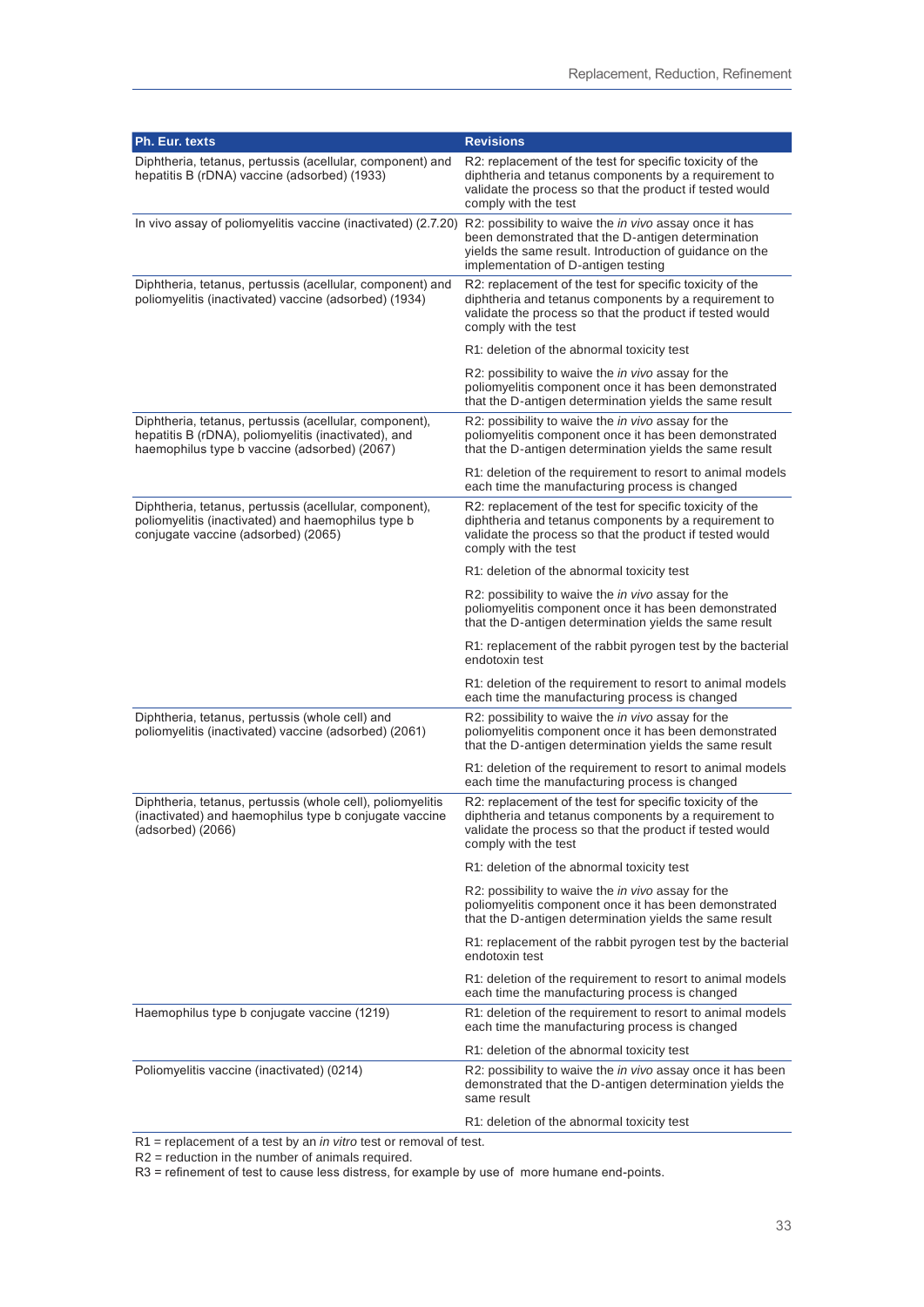| Ph. Eur. texts                                                                                                                 | <b>Revisions</b>                                                                                             |
|--------------------------------------------------------------------------------------------------------------------------------|--------------------------------------------------------------------------------------------------------------|
| Poliomyelitis vaccine (oral) (0215)                                                                                            | R2: introduction of genome analysis (MAPREC) for<br>screening prior to neurovirulence testing in animals     |
|                                                                                                                                | R3: allow the use of transgenic mice to replace monkeys<br>in the neurovirulence assay (for seed lots)       |
| Anthrax vaccine for human use (adsorbed, prepared from R1: deletion of the abnormal toxicity test<br>culture filtrates) (2188) |                                                                                                              |
| Assay of hepatitis A vaccine (2.7.14)                                                                                          | R1: introduction of a validated <i>in vitro</i> assay as an<br>alternative to the assay in mice              |
| Hepatitis A (inactivated, adsorbed) and typhoid<br>polysaccharide vaccine (2597)                                               | R1: introduction of a validated in vitro assay for hepatitis<br>A potency determination.                     |
| Hepatitis A (inactivated) and hepatitis B (rDNA) vaccine<br>(adsorbed) (1526)                                                  | R1: deletion of the abnormal toxicity test                                                                   |
| Hepatitis A vaccine (inactivated, adsorbed) (1107)                                                                             |                                                                                                              |
| Hepatitis A vaccine (inactivated, virosome) (1935)                                                                             |                                                                                                              |
| Hepatitis B vaccine (rDNA) (1056)                                                                                              | R1: deletion of the abnormal toxicity test                                                                   |
| Human papillomavirus vaccine (rDNA) (2441)                                                                                     | R1: deletion of the abnormal toxicity test                                                                   |
| Influenza vaccine (split virion, inactivated) (0158)                                                                           | R1: deletion of the abnormal toxicity test                                                                   |
| Influenza vaccine (surface antigen, inactivated) (0869)                                                                        |                                                                                                              |
| Influenza vaccine (surface antigen, inactivated, prepared<br>in cell cultures) (2149)                                          |                                                                                                              |
| Influenza vaccine (surface antigen, inactivated, virosome)<br>(2053)                                                           |                                                                                                              |
| Influenza vaccine (whole virion, inactivated) (0159)                                                                           |                                                                                                              |
| Influenza vaccine (whole virion, inactivated, prepared in<br>cell cultures) (2308)                                             |                                                                                                              |
| Measles, mumps and rubella vaccine (live) (1057)                                                                               | R1: deletion of the abnormal toxicity test                                                                   |
| Measles, mumps, rubella and varicella vaccine (live)<br>(2442)                                                                 |                                                                                                              |
| Measles vaccine (live) (0213)                                                                                                  | R2: replacement of the neurovirulence test on seed lots                                                      |
| Mumps vaccine (live) (0538)                                                                                                    | by a requirement to study the neurovirulence during<br>development                                           |
| Rubella vaccine (live) (0162)                                                                                                  | R1: deletion of the abnormal toxicity test                                                                   |
| Varicella vaccine (live) (0648)                                                                                                |                                                                                                              |
| Meningococcal group C conjugate vaccine (2112)                                                                                 | R1: deletion of the abnormal toxicity test                                                                   |
| Meningococcal polysaccharide vaccine (0250)                                                                                    |                                                                                                              |
| Pneumococcal polysaccharide conjugate vaccine<br>$(adsorbed)$ $(2150)$                                                         |                                                                                                              |
| Pneumococcal polysaccharide vaccine (0966)                                                                                     |                                                                                                              |
| Rabies vaccine for human use prepared in cell cultures<br>(0216)                                                               | R3: possibility to replace the lethal end-point by more<br>humane end-points in the potency assay            |
|                                                                                                                                | R1: promotion of the use of a serology or<br>immunochemical method as an alternative to the assay<br>in mice |
|                                                                                                                                | R1: deletion of the abnormal toxicity test                                                                   |
| Shingles (herpes zoster) vaccine (live) (2418)                                                                                 | R1: deletion of the abnormal toxicity test                                                                   |
| Tick-borne encephalitis vaccine (inactivated) (1375)                                                                           | R3: possibility to replace the lethal end-point by more<br>humane end-points in the potency assay            |
|                                                                                                                                | R1: deletion of the abnormal toxicity test                                                                   |
| Typhoid polysaccharide vaccine (1160)                                                                                          | R1: deletion of the abnormal toxicity test                                                                   |
| Typhoid vaccine (0156)                                                                                                         |                                                                                                              |
| Yellow fever vaccine (live) (0537)                                                                                             | R1: deletion of the potency assay in mice                                                                    |
|                                                                                                                                | R1: deletion of the abnormal toxicity test                                                                   |

R2 = reduction in the number of animals required.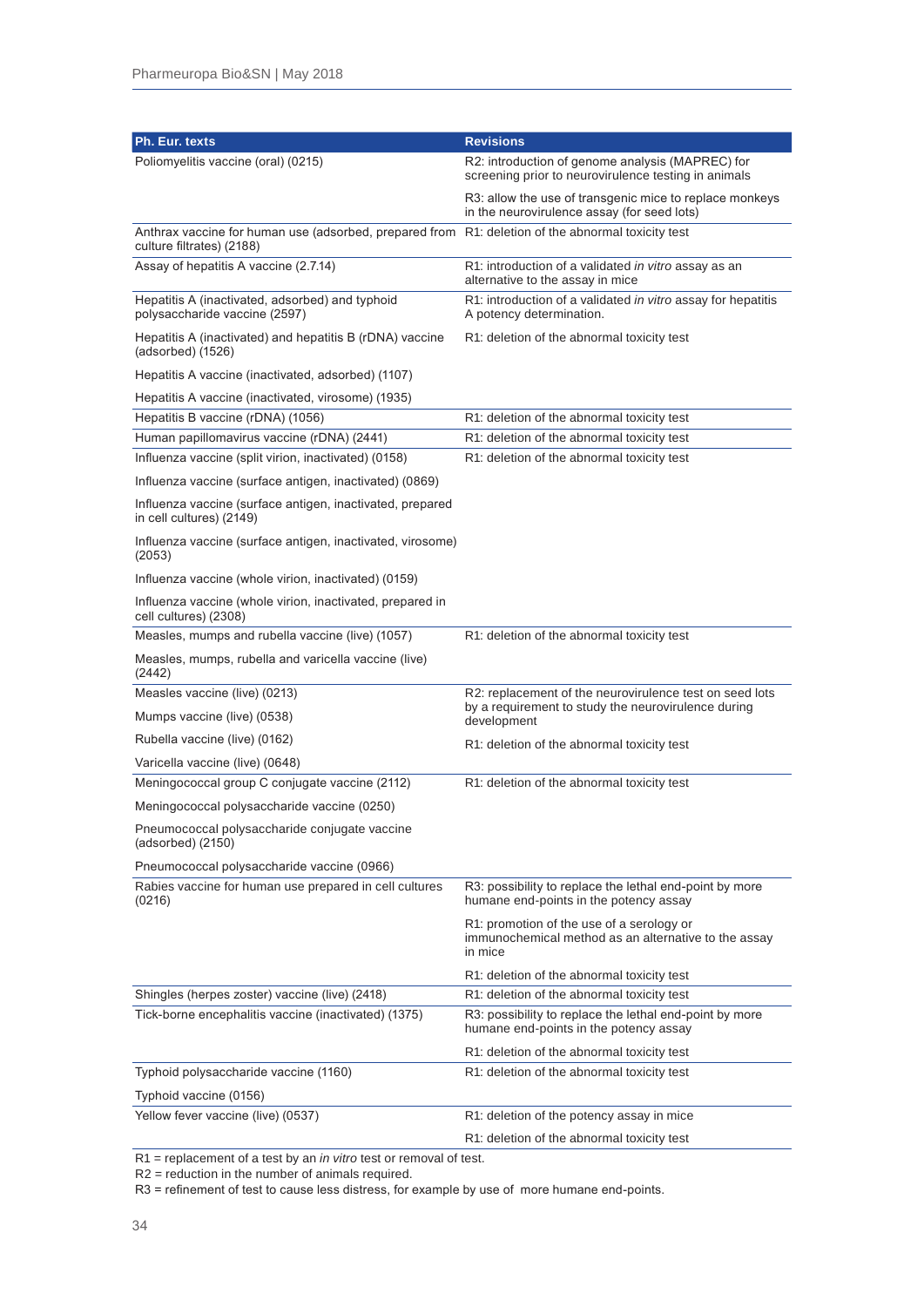| Ph. Eur. texts                                                         | <b>Revisions</b>                                                                          |
|------------------------------------------------------------------------|-------------------------------------------------------------------------------------------|
| Human albumin solution (0255)                                          | R1: addition of bacterial endotoxin test as alternative to<br>rabbit pyrogen test (2.6.8) |
| Human antithrombin III concentrate (0878)                              | R1: addition of bacterial endotoxin test as alternative to<br>rabbit pyrogen test (2.6.8) |
| Human C1-esterase inhibitor (2818)                                     | R1: addition of bacterial endotoxin test as alternative to<br>rabbit pyrogen test (2.6.8) |
| Human coagulation factor VII (1224)                                    | R1: addition of bacterial endotoxin test as alternative to<br>rabbit pyrogen test (2.6.8) |
| Human coagulation factor VIII (0275)                                   | R1: addition of bacterial endotoxin test as alternative to<br>rabbit pyrogen test (2.6.8) |
| Human coagulation factor IX (1223)                                     | R1: addition of bacterial endotoxin test as alternative to<br>rabbit pyrogen test (2.6.8) |
| Human coagulation factor XI (1644)                                     | R1: addition of bacterial endotoxin test as alternative to<br>rabbit pyrogen test (2.6.8) |
| Human fibrinogen (0024)                                                | R1: addition of bacterial endotoxin test as alternative to<br>rabbit pyrogen test (2.6.8) |
| Human normal immunoglobulin for intramuscular<br>administration (0338) | R1: addition of bacterial endotoxin test as alternative to<br>rabbit pyrogen test (2.6.8) |
| Human normal immunoglobulin for intravenous<br>administration (0918)   | R1: addition of bacterial endotoxin test as alternative to<br>rabbit pyrogen test (2.6.8) |
| Human normal immunoglobulin for subcutaneous<br>administration (2788)  | R1: addition of bacterial endotoxin test as alternative to<br>rabbit pyrogen test (2.6.8) |
| Human plasma (pooled and treated for virus inactivation)<br>(1646)     | R1: addition of bacterial endotoxin test as alternative to<br>rabbit pyrogen test (2.6.8) |
| Human alpha-1-proteinase inhibitor (2387)                              | R1: addition of bacterial endotoxin test as alternative to<br>rabbit pyrogen test (2.6.8) |
| Human prothrombin complex (0554)                                       | R1: addition of bacterial endotoxin test as alternative to<br>rabbit pyrogen test (2.6.8) |
| Human von Willebrand factor (2298)                                     | R1: addition of bacterial endotoxin test as alternative to<br>rabbit pyrogen test (2.6.8) |

<span id="page-23-0"></span>

|  |  |  |  | Table 3 - Blood products - 3Rs activity 2007-2017 |  |
|--|--|--|--|---------------------------------------------------|--|
|--|--|--|--|---------------------------------------------------|--|

R2 = reduction in the number of animals required.

R3 = refinement of test to cause less distress, for example by use of more humane end-points.

|  |  |  | Table 4 – Biological and biotechnological products – 3Rs activity 2007-2017 |
|--|--|--|-----------------------------------------------------------------------------|
|--|--|--|-----------------------------------------------------------------------------|

| Ph. Eur. texts                              | <b>Revisions</b>                                                                                                |
|---------------------------------------------|-----------------------------------------------------------------------------------------------------------------|
| Tetracosactide (0644)                       | R1: replacement of animal assay by liquid<br>chromatography                                                     |
| Erythropoietin concentrated solution (1316) | R2: separate standard introduced to minimise the use of<br>Erythropoietin BRP calibrated in International Units |
| Aprotinin (0580)                            | R1: deletion of abnormal toxicity test                                                                          |
| Aprotinin concentrated solution (0579)      | R1: deletion of abnormal toxicity test                                                                          |
| Protamine sulfate (0569)                    | R1: deletion of abnormal toxicity test                                                                          |
| Streptokinase concentrated solution (0356)  | R1: deletion of abnormal toxicity test                                                                          |
| Urokinase (0695)                            | R1: deletion of pyrogen test (ongoing)                                                                          |

R1 = replacement of a test by an *in vitro* test or removal of test.

R2 = reduction in the number of animals required.